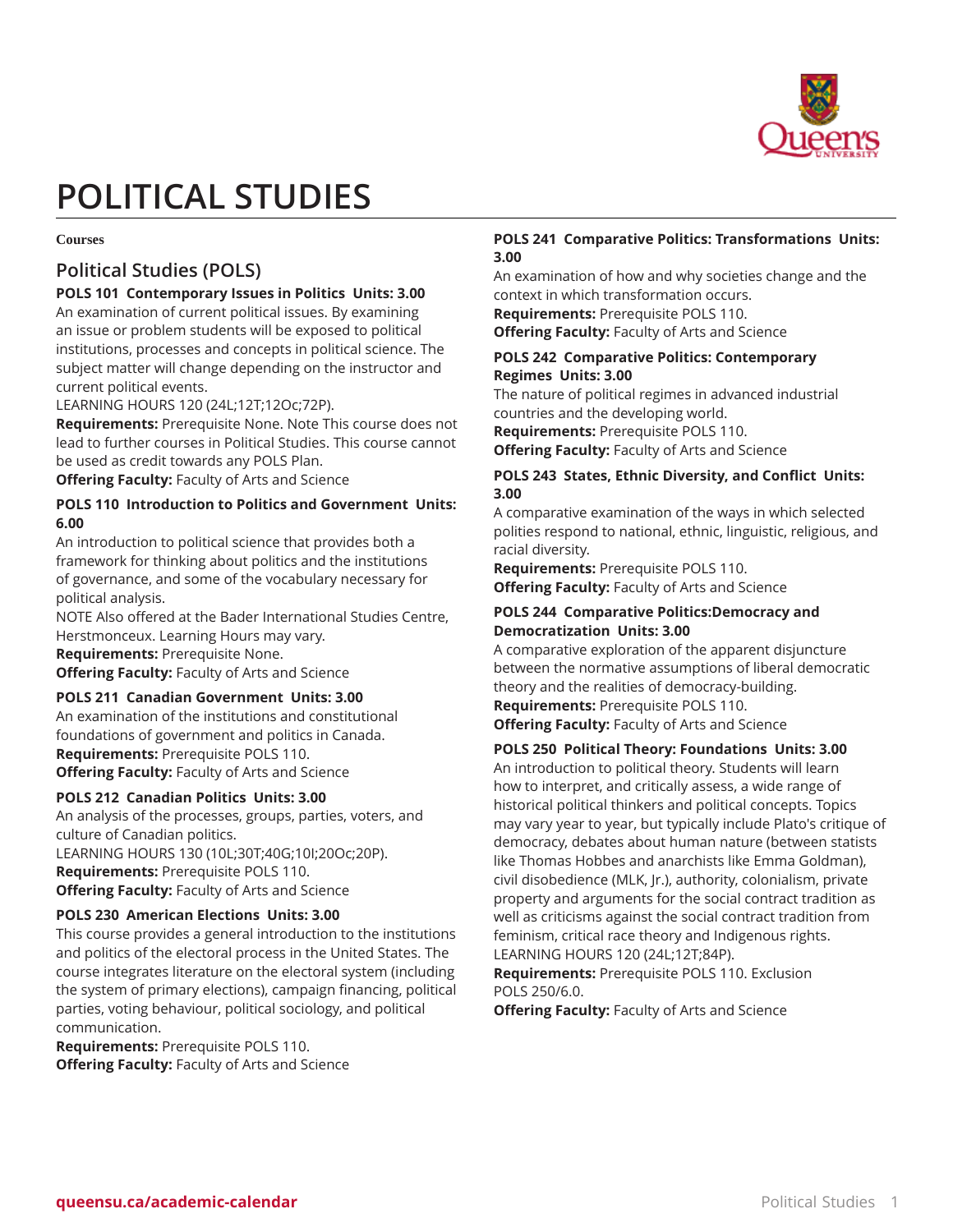

## **POLS 251 Political Ideologies Units: 3.00**

This course introduces students to a range of contemporary ideologies, such as liberalism, socialism, conservatism, fascism, feminism, anarchism, ecologism, fundamentalism, and nationalism. It includes primary and secondary readings, and will focus on the critical interpretation of these competing belief systems.

**Requirements:** Prerequisite POLS 110. **Offering Faculty:** Faculty of Arts and Science

# **POLS 260 Intro. To Intern't'l Politics Units: 6.00 Requirements:** POLS1###

**Offering Faculty:** Faculty of Arts and Science

## **POLS 261 International Politics Units: 3.00**

An introduction to the major issues in the study of international relations: questions of war and peace, national security, the role of the 'state', foreign and defence policy, gender and international relations, and international institutions.

**Requirements:** Prerequisite POLS 110. **Offering Faculty:** Faculty of Arts and Science

#### **POLS 262 International Political Economy Units: 3.00**

An introduction to the major issues in the study of international political economy, including transnationalism, integration, globalization, and underdevelopment. LEARNING HOURS 118 (24L;10T;84P).

**Requirements:** Prerequisite POLS 110. **Offering Faculty:** Faculty of Arts and Science

#### **POLS 263 Introduction to International Security Units: 3.00**

This course introduces students to current theoretical and policy debates about the nature of 'international security.' In addition to addressing the meaning of this contested concept, we will examine three principal ways in which security has been organized by states, specifically: collective security, collective defence, and security communities. NOTE Also offered at the Bader International Studies Centre, Herstmonceux. Learning Hours may vary.

**Requirements:** Prerequisite POLS 110.

**Offering Faculty:** Faculty of Arts and Science

## **POLS 264 World Politics in Historical Perspective Units: 3.00**

This course examines the evolution of global politics in the modern era, from the institutionalization of sovereignty in the Peace of Westphalia to the contemporary period. **Requirements:** Prerequisite POLS 110.

**Offering Faculty:** Faculty of Arts and Science

## **POLS 280 Introduction to Women, Gender and Pols Units: 3.00**

This course analyzes the status of women and men in domestic and global politics. It presents primary concepts used in political science to address: What is gender? How is it political? How have the women's movement and other collectivities addressed inequality and oppression? What does gender equality look like, and how can it be obtained? **Requirements:** Prerequisite POLS 110.

**Offering Faculty:** Faculty of Arts and Science

#### **POLS 285 Introduction to Statistics Units: 3.00**

This course is an introduction to quantitative approaches to political science research. You will learn how to use quantitative techniques to make causal and descriptive inferences. You will also gain basic familiarity with Stata, a widely used statistical software package. The course will consist of weekly lectures and tutorials. Tutorials will involve seminar-style discussions and computer and pencil-andpaper based problems. No prior background in statistics is assumed or required.

LEARNING HOURS 118 (24L;10T;84P).

**Requirements:** Prerequisite (POLS 110 and a minimum GPA of 2.00 on all units in POLS) or permission of the Department. Exclusion BIOL 243; CHEE 209; COMM 162; ECON 250; GPHY 247; KNPE 251; NURS 323; PSYC 202; SOCY 211; STAM 200; STAT 263; STAT 267; STAT 367. **Course Equivalencies:** POLS 285, POLS 385

**Offering Faculty:** Faculty of Arts and Science

# **POLS 310 Principles of the Canadian Constitution Units: 3.00**

An examination of the evolution of constitutional principles in Canada. Topics include developments in federal-provincial relations, the role of the courts in federal-provincial disputes, and the nexus between the community values of federalism and the individual rights in the Canadian Charter of Rights and Freedoms.

LEARNING HOURS 120 (36L;84P).

**Requirements:** Prerequisite (12.0 units in POLS at the 200 level or above and a minimum GPA of 2.0 on all units in POLS) or permission of the Department.

**Offering Faculty:** Faculty of Arts and Science

# **POLS 312 Political Behaviour Units: 3.00**

This course provides an introduction to the principal theoretical perspectives and empirical debates in the study of elections, voting, public opinion, political participation and political culture in established democracies. LEARNING HOURS 120 (36L;84P).

**Requirements:** Prerequisite (12.0 units in POLS at the 200 level or above and a minimum GPA of 2.0 on all units in POLS) or permission of the Department.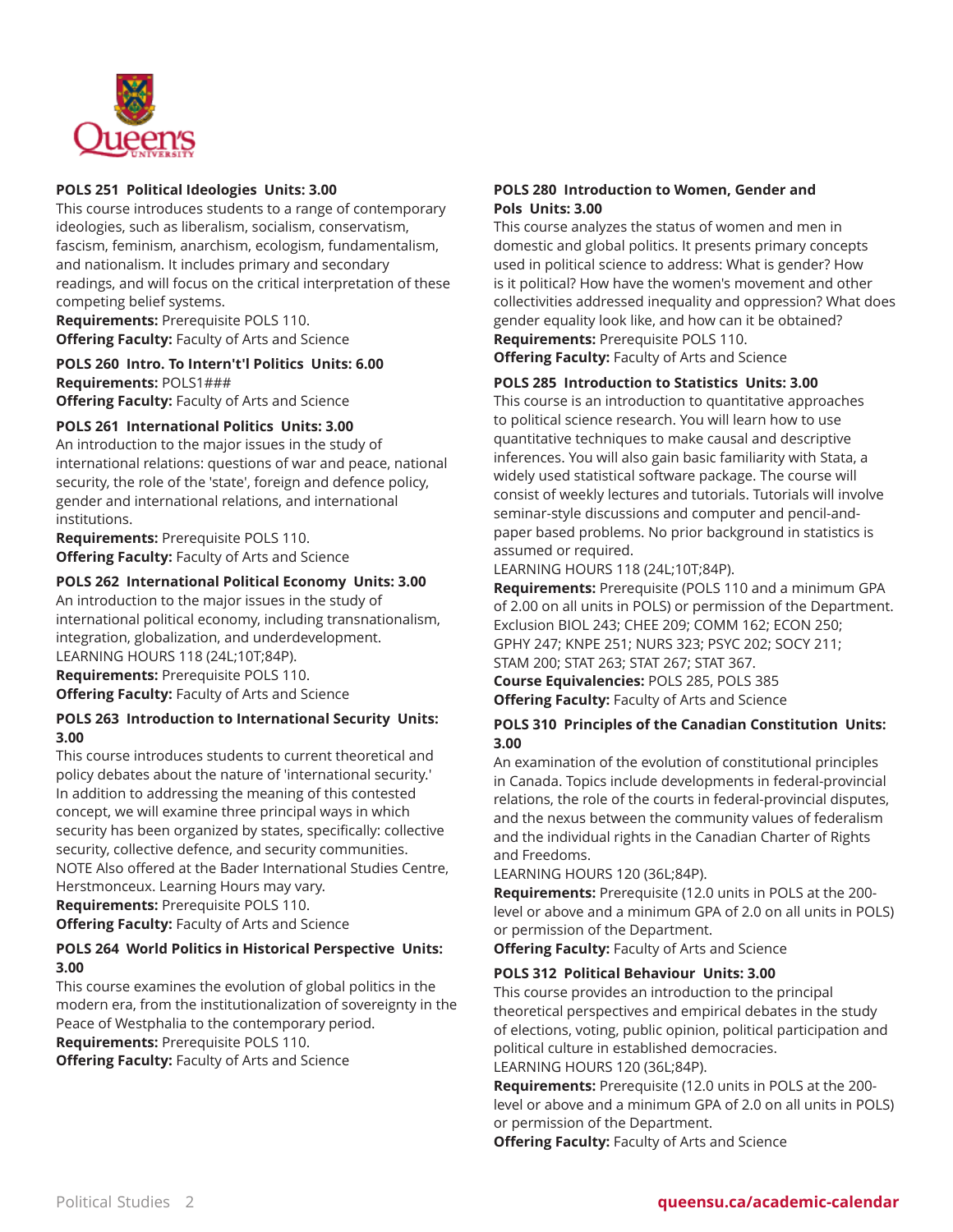

#### **POLS 313 Mass Media and Politics Canada Units: 3.00**

A critical examination of the relationship between the mass media and politics, focusing on the functions of the media in modern liberal democracies and the ways in which news stories are created and packaged.

LEARNING HOURS 120 (36L;84P).

**Requirements:** Prerequisite (12.0 units in POLS at the 200 level or above and a minimum GPA of 2.0 on all units in POLS) or permission of the Department.

**Offering Faculty:** Faculty of Arts and Science

#### **POLS 317 Charter Politics Units: 3.00**

How courts are responding to their responsibility to review legislative and executive decisions in terms of their impact on citizens; the impact of the Charter on the way government is viewed.

LEARNING HOURS 120 (36L;84P).

**Requirements:** Prerequisite (12.0 units in POLS at the 200 level or above and a minimum GPA of 2.0 on all units in POLS) or permission of the Department.

**Offering Faculty:** Faculty of Arts and Science

#### **POLS 318 The Canadian Welfare State Units: 3.00**

An examination of the character and functions of the Canadian welfare state. Theoretical explanations of the welfare state. The historical development of the Canadian welfare state. Proposals for social policy reform and their implications.

LEARNING HOURS 120 (36L;84P) **Requirements:** 12 units in POLS exclusion **Offering Faculty:** Faculty of Arts and Science

## **POLS 319 Public Discourse in Canada: Issues and Debates Units: 3.00**

An introduction to Canadian political thinkers who have addressed important themes in contemporary Canadian public, legal and theoretical discourse, including multiculturalism, critical race theory, antipornography campaigns, sexual violence, globalization and modern alienation.

#### LEARNING HOURS 120 (36L;84P).

**Requirements:** Prerequisite (12.0 units in POLS at the 200 level or above and a minimum GPA of 2.0 on all units in POLS) or permission of the Department.

**Offering Faculty:** Faculty of Arts and Science

#### **POLS 320 Indigenous Politics Units: 3.00**

An examination of Indigenous politics in a Canadian context, including aboriginal self-government.

LEARNING HOURS 120 (36L;84P).

**Requirements:** Prerequisite (12.0 units in POLS at the 200 level or above and a minimum GPA of 2.0 on all units in POLS) or permission of the Department.

**Offering Faculty:** Faculty of Arts and Science

#### **POLS 327 Topics in Comparative Politics Units: 3.00**

An examination of key issues in comparative politics. Topics will vary from year to year; consult department homepage. LEARNING HOURS 120 (36L;84P).

**Requirements:** Prerequisite (12.0 units in POLS at the 200 level or above and a minimum GPA of 2.0 on all units in POLS) or permission of the Department.

**Offering Faculty:** Faculty of Arts and Science

#### **POLS 328 Topics in European Politics Units: 3.00**

An examination of key issues in European politics. Topics will vary from year to year; consult the department homepage. LEARNING HOURS 120 (36L;84P).

**Requirements:** Prerequisite (12.0 units in POLS at the 200 level or above and a minimum GPA of 2.0 on all units in POLS) or permission of the Department.

**Offering Faculty:** Faculty of Arts and Science

#### **POLS 329 European Politics Units: 3.00**

An introduction to European politics. The themes and geographic focus vary from year to year; they may include current political institutions and forces, the historical evolution of the European polities, and both Western and Eastern Europe.

LEARNING HOURS 120 (36L;84P).

**Requirements:** Prerequisite (12.0 units in POLS at the 200 level or above and a minimum GPA of 2.0 on all units in POLS) or permission of the Department.

**Offering Faculty:** Faculty of Arts and Science

#### **POLS 331 American Government Units: 3.00**

Survey of the political process in the United States; functioning and interaction of the principal formal and informal political institutions, the relationship between those institutions and their environment, the making of public policy, and current issues and trends. LEARNING HOURS 120 (36L;84P).

**Requirements:** Prerequisite (12.0 units in POLS at the 200 level or above and a minimum GPA of 2.0 on all units in POLS) or permission of the Department.

**Offering Faculty:** Faculty of Arts and Science

#### **POLS 332 Post-Communist Politics Units: 3.00**

The politics of the Russian Federation and selected countries of Central and Eastern Europe.

LEARNING HOURS 120 (36L;84P).

**Requirements:** Prerequisite (12.0 units in POLS at the 200 level or above and a minimum GPA of 2.0 on all units in POLS) or permission of the Department.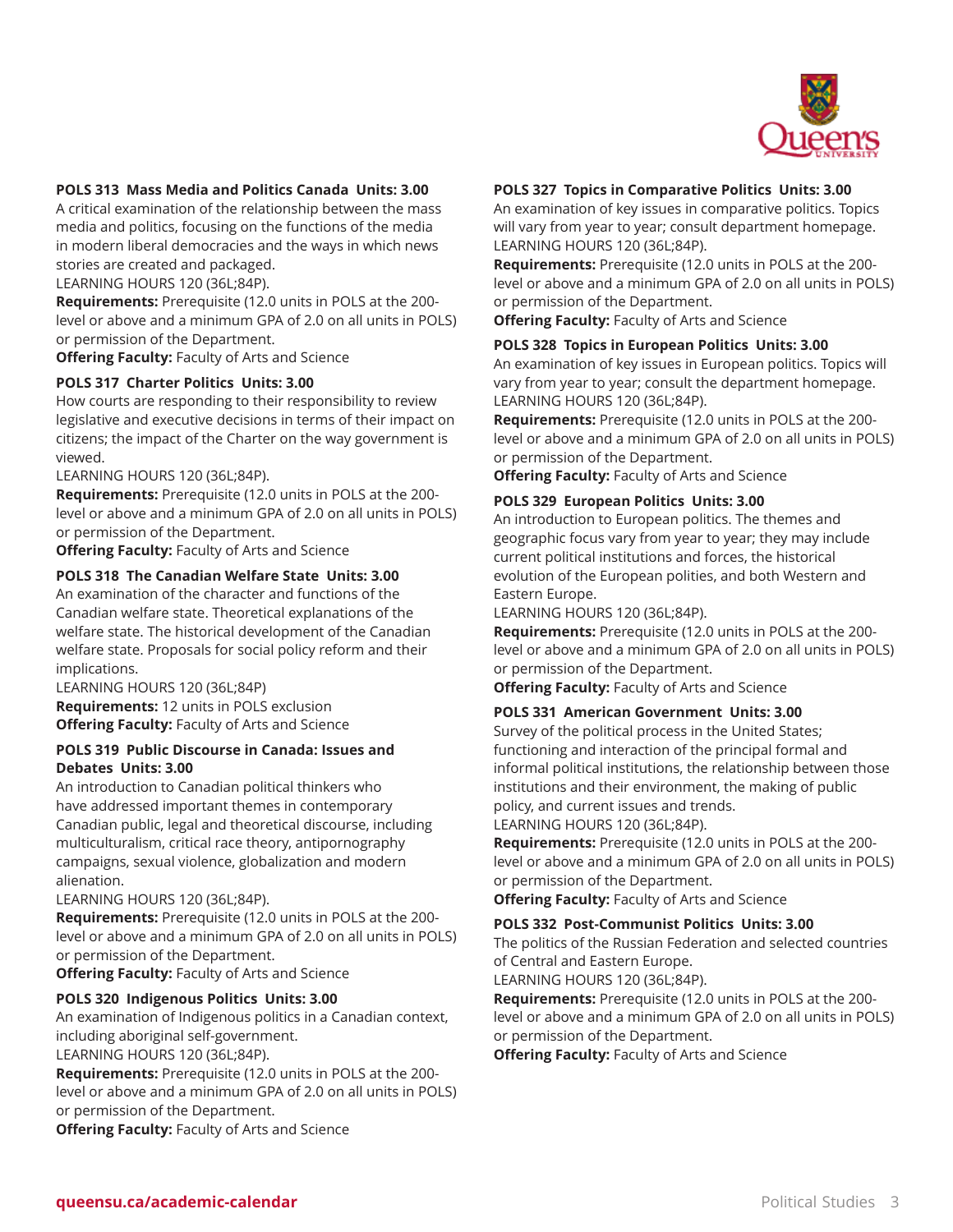

#### **POLS 335 Topics in British Politics Units: 3.00**

An examination of key issues in British politics. Topics will vary from year to year; consult the department homepage. NOTE Offered only at the Bader International Study Centre, Herstmonceux.

LEARNING HOURS 120 (36L;84P).

**Requirements:** Prerequisite (12.0 units in POLS at the 200 level or above and a minimum GPA of 2.0 on all units in POLS) or permission of the Department.

**Offering Faculty:** Faculty of Arts and Science

#### **POLS 336 British Politics Units: 3.00**

Contemporary problems facing Britain as a result of its historical evolution: economic stagnation, centrifugal forces of nationalism and communal violence, and the decline of the two-party system.

LEARNING HOURS 120 (36L;84P).

**Requirements:** Prerequisite (12.0 units in POLS at the 200 level or above and a minimum GPA of 2.0 on all units in POLS) or permission of the Department.

**Offering Faculty:** Faculty of Arts and Science

#### **POLS 338 European Integration Units: 3.00**

An examination of the European union and the forces towards integration: origin, politics and future. NOTE Also offered at the Bader International Studies Centre, Herstmonceux. Learning Hours may vary. LEARNING HOURS 120 (36L;84P).

**Requirements:** Prerequisite (12.0 units in POLS at the 200 level or above and a minimum GPA of 2.0 on all units in POLS) or permission of the Department.

**Offering Faculty:** Faculty of Arts and Science

#### **POLS 339 Politics of India Units: 3.00**

This course provides an overview of the society, economy, and politics of India through the lens of some of the most influential theories in comparative politics. This format is designed to engage with the key debates in the field and challenge the canonical texts by drawing on the experience of a large multiethnic non-western democracy.

## LEARNING HOURS 120 (36L;84P).

**Requirements:** Prerequisite (12.0 units in POLS at the 200 level or above and a minimum GPA of 2.0 on all units in POLS) or permission of the Department.

**Offering Faculty:** Faculty of Arts and Science

#### **POLS 341 Chinese Politics Units: 3.00**

The course begins with an historical overview of the late Qing dynasty, the origins of the Chinese revolution, and 50 years of the People's Republic of China. It then focuses primarily on political science concepts and approaches to the study of Chinese politics as well as issues of reform in various sectors of China's economy and polity.

LEARNING HOURS 120 (36L;84P).

**Requirements:** Prerequisite (12.0 units in POLS at the 200 level or above and a minimum GPA of 2.0 on all units in POLS) or permission of the Department.

**Offering Faculty:** Faculty of Arts and Science

#### **POLS 342 Latin American Politics Units: 3.00**

Comparative study of Latin American politics. Topics include the political legacies of colonialism and independence, the evolution of class structures, populism, the role of the military, and the transition to democracy and free market policies. Emphasis is on the countries of continental South America.

LEARNING HOURS 120 (36L;84P).

**Requirements:** Prerequisite (12.0 units in POLS at the 200 level or above and a minimum GPA of 2.0 on all units in POLS) or permission of the Department.

**Offering Faculty:** Faculty of Arts and Science

## **POLS 346 Development Theory Units: 3.00**

A critical examination of the current theories of development influenced by various post-Marxist, postmodernist and postcolonial tendencies. Growth strategies practiced by the state and alternative visions offered by the social movements will also be discussed.

NOTE Students with third-year standing in the Development Studies Medial should contact the Department. LEARNING HOURS 120 (36L;84P).

**Requirements:** Prerequisite (12.0 units in POLS at the 200 level or above and a minimum GPA of 2.0 on all units in POLS) or permission of the Department. Exclusion DEVS 340. **Offering Faculty:** Faculty of Arts and Science

#### **POLS 347 Politics of Africa Units: 3.00**

Major issues in the contemporary politics and political economy of sub-Saharan Africa. The development of the colonial and post-colonial state, capitalist development and the role of indigenous and international capital, and political and socio-economic aspects of class, ethnicity and gender. LEARNING HOURS 120 (36L;84P).

**Requirements:** Prerequisite (12.0 units in POLS at the 200 level or above and a minimum GPA of 2.0 on all units in POLS) or permission of the Department.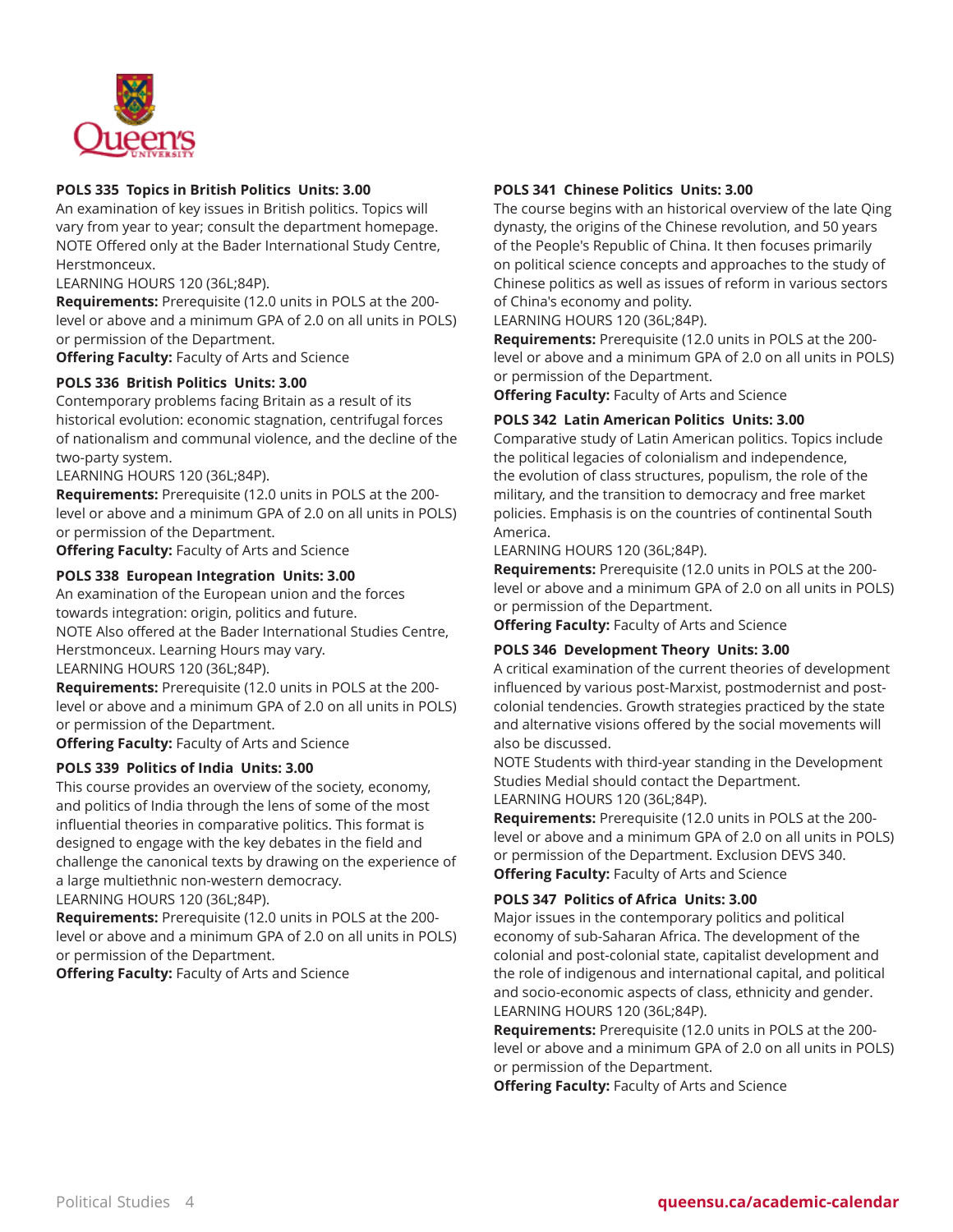

#### **POLS 348 Middle East Politics Units: 3.00**

An examination of the politics of the Middle East, including the legacy of the Ottoman Empire and European colonialism, the rise of nationalism, the role of religion, the nature of the state and political participation in different countries in the region.

LEARNING HOURS 120 (36L;84P).

**Requirements:** Prerequisite (12.0 units in POLS at the 200 level or above and a minimum GPA of 2.0 on all units in POLS) or permission of the Department.

**Offering Faculty:** Faculty of Arts and Science

# **POLS 350 Political Theory: History Units: 3.00**

An introduction to political theory, and a complement to POLS 250. Topics may vary year to year, but typically include historical thinkers from the late 18th century to the first half of the 20th century. POLS 350 surveys a diverse range of political traditions, such as conservatism, feminism, Black Political Thought, utilitarianism, and Marxism. Students will be expected to demonstrate an ability to both comprehend and critically evaluate the material.

LEARNING HOURS 120 (24L;12T;84P).

**Requirements:** Prerequisite POLS 110. Exclusion POLS 250/6.0.

**Offering Faculty:** Faculty of Arts and Science

#### **POLS 351 Liberal Theory Units: 3.00**

An examination of the major theories and critiques of liberalism, focusing on the rival conceptions of freedom and equality that animate classical 'laissez-faire' liberalism, egalitarian liberalism, left-libertarianism, and perfectionist liberalism, and the critical responses these various kinds of liberalism have provoked from communications, feminists, Marxists, and others.

LEARNING HOURS 120 (36L;84P).

**Requirements:** Prerequisite (12.0 units in POLS at the 200 level or above and a minimum GPA of 2.0 on all units in POLS) or permission of the Department.

**Offering Faculty:** Faculty of Arts and Science

#### **POLS 352 Women and the History of Political Thought Units: 3.00**

Drawing on historical texts, this course explores the representations of women and the constructions of femininity and masculinity, the body, and gender relations in the history of political thought, and explores contemporary feminist responses to these texts and ideas. LEARNING HOURS 120 (36L;84P).

**Requirements:** Prerequisite (12.0 units in POLS at the 200 level or above and a minimum GPA of 2.0 on all units in POLS) or permission of the Department.

**Offering Faculty:** Faculty of Arts and Science

#### **POLS 353 History of Political Thought Units: 3.00**

An analysis of the origin and development of certain major ideas in the western political tradition.

LEARNING HOURS 120 (36L;84P).

**Requirements:** Prerequisite (12.0 units in POLS at the 200 level or above and a minimum GPA of 2.0 on all units in POLS) or permission of the Department.

**Offering Faculty:** Faculty of Arts and Science

#### **POLS 354 Democratic Theory Units: 3.00**

An exploration of the normative underpinnings of democracy, based on a survey of selected historical texts, contemporary theories, and current problems.

LEARNING HOURS 120 (36L;84P).

**Requirements:** Prerequisite (12.0 units in POLS at the 200 level or above and a minimum GPA of 2.0 on all units in POLS) or permission of the Department.

**Offering Faculty:** Faculty of Arts and Science

#### **POLS 355 Issues in Contemporary Political Theory Units: 3.00**

This course discusses important contemporary issues that arise in political theory. Examples include: liberty and paternalism, toleration, punishment, multiculturalism, climate change, intergenerational justice (or injustice) and violence. LEARNING HOURS 120 (36L;84P)

**Offering Faculty:** Faculty of Arts and Science

## **POLS 358 Critical Perspectives on Contemporary Capitalism Units: 3.00**

Selected topics in the critique of capitalism, e.g. Marxism, democracy, the environment, globalization, employment and popular culture.

LEARNING HOURS 120 (36L;84P).

**Requirements:** Prerequisite (12.0 units in POLS at the 200 level or above and a minimum GPA of 2.0 on all units in POLS) or permission of the Department.

**Offering Faculty:** Faculty of Arts and Science

#### **POLS 359 Issues in Political Theory Units: 3.00**

The course will focus on central issues that arise in political theory: citizens' relation to the state and to each other. Specifically, the course will discuss problems of liberty, toleration, punishment, and multiculturalism; and inter-state problems such as global justice, just war, justice and the environment, and inter-generational justice. LEARNING HOURS 120 (24L;12S;84P).

**Requirements:** Prerequisite (12.0 units in POLS at the 200 level or above and a minimum GPA of 2.0 on all units in POLS) or permission of the Department.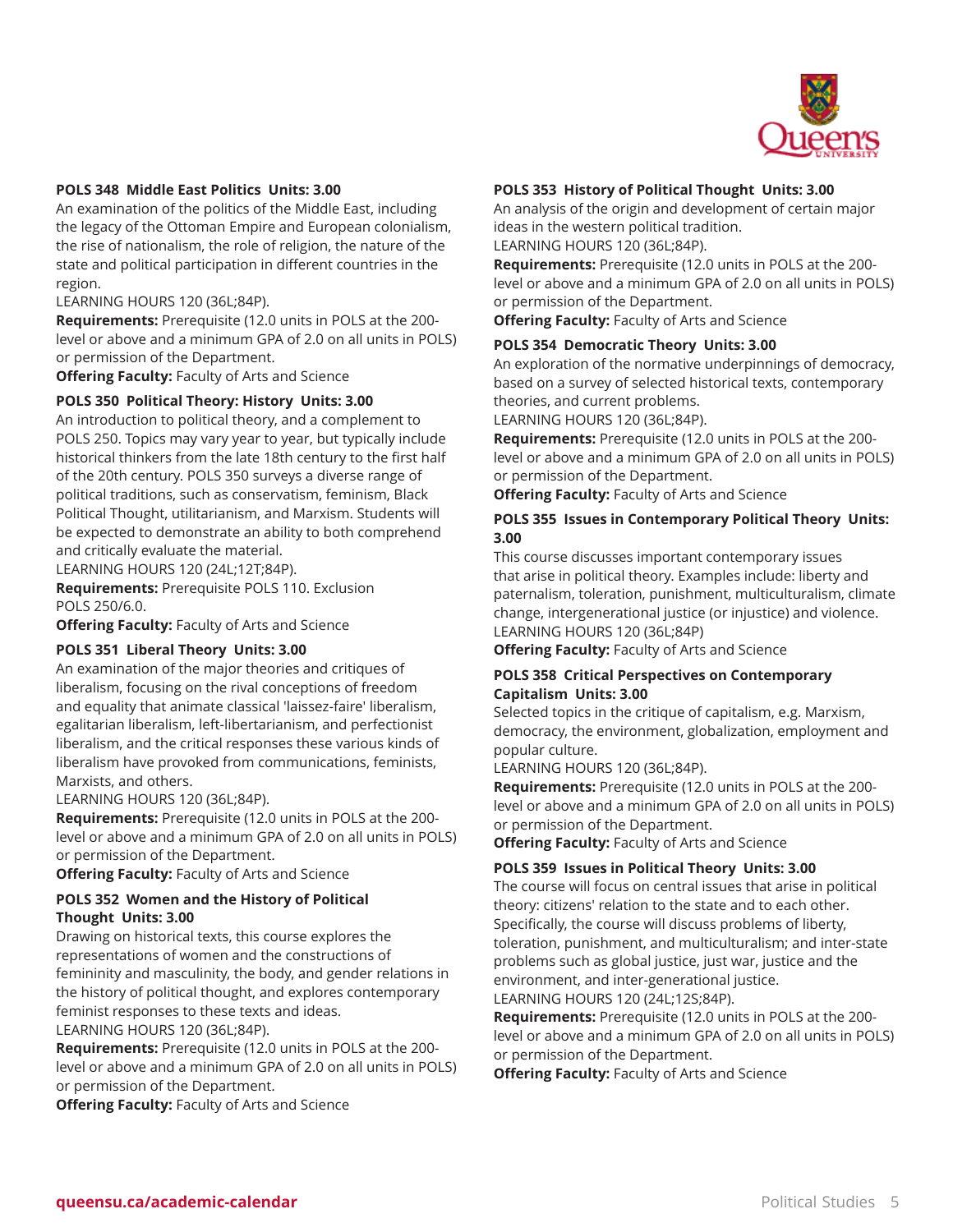

## **POLS 360 International Relations Theory Units: 3.00**

This course examines the theoretical approaches, concepts, and debates (e.g. levels of analysis, causality, methodology, historiography) that shape the evolution of International Relations as a discipline, including subfields (e.g. international security and international organizations) and how they relate to the conduct of international politics.

LEARNING HOURS 114 (36L;78P).

**Requirements:** Prerequisite (12.0 units in POLS at the 200 level or above and a minimum GPA of 2.0 on all units in POLS) or permission of the Department.

**Offering Faculty:** Faculty of Arts and Science

#### **POLS 361 Regional International Organization Units: 3.00**

A survey of selected regional international organizations for political cooperation, military security and economic integration in Europe, Latin America, Africa and the Asia-Pacific region.

LEARNING HOURS 120 (36L;84P).

**Requirements:** Prerequisite (12.0 units in POLS at the 200 level or above and a minimum GPA of 2.0 on all units in POLS) or permission of the Department.

**Offering Faculty:** Faculty of Arts and Science

#### **POLS 364 International Peace and Security Units: 3.00**

An examination of the concept of international security and the causes of war and conditions of peace. Topics include: the role of nuclear weapons after the Cold War; the economics of security; new security themes (environmental and ethnic factors); regional security and peacekeeping; alliance dynamics; and European security and the future of NATO.

LEARNING HOURS 120 (36L;84P).

**Requirements:** Prerequisite (12.0 units in POLS at the 200 level or above and a minimum GPA of 2.0 on all units in POLS) or permission of the Department.

**Offering Faculty:** Faculty of Arts and Science

#### **POLS 366 The United Nations Units: 3.00**

An examination of the principles, institutions and politics of the United Nations, assessing its effectiveness in maintaining international peace and promoting cooperation among states.

LEARNING HOURS 120 (36L;84P).

**Requirements:** Prerequisite (12.0 units in POLS at the 200 level or above and a minimum GPA of 2.0 on all units in POLS) or permission of the Department.

**Offering Faculty:** Faculty of Arts and Science

## **POLS 367 American Foreign Policy Units: 3.00**

An examination of American foreign policy, with particular emphasis on the analysis of concepts and issues and the study of decision-making processes.

LEARNING HOURS 120 (36L;84P).

**Requirements:** Prerequisite (12.0 units in POLS at the 200 level or above and a minimum GPA of 2.0 on all units in POLS) or permission of the Department.

**Offering Faculty:** Faculty of Arts and Science

#### **POLS 369 Canadian Foreign Policy Units: 3.00**

An analysis of Canadian foreign policy, its major objectives and orientations. Topics covered include Canada's role and interests in major international organizations and its relations with key countries and regions.

LEARNING HOURS 120 (36L;84P).

**Requirements:** Prerequisite (12.0 units in POLS at the 200 level or above and a minimum GPA of 2.0 on all units in POLS) or permission of the Department.

**Offering Faculty:** Faculty of Arts and Science

#### **POLS 380 Puzzles in Political Economy Units: 3.00**

The course introduces students to the scientific method and its application to various puzzles in Canadian and comparative political economy. Following a primer on research methods, several empirical and theoretical puzzles are examined (e.g. relationships between voting and economic interests, the origins and drivers of government taxation, etc.).

LEARNING HOURS 120 (36L;12O;72P).

**Requirements:** Prerequisite (12.0 units in POLS at the 200 level or above and a minimum GPA of 2.0 on all units in POLS) or permission of the Department.

**Offering Faculty:** Faculty of Arts and Science

#### **POLS 382 Gender and Social Policy Units: 3.00**

This course explores feminist questions about the role of social policy in alleviating gender inequalities. Through an intersectional analysis of gender, race and class, this course examines how social policies address poverty, un/ employment, immigration and colonialism. Each student will explore one Canadian social policy in detail.

LEARNING HOURS 120 (36L;84P)

**Requirements:** pre (12 in POLS at 200-level **Offering Faculty:** Faculty of Arts and Science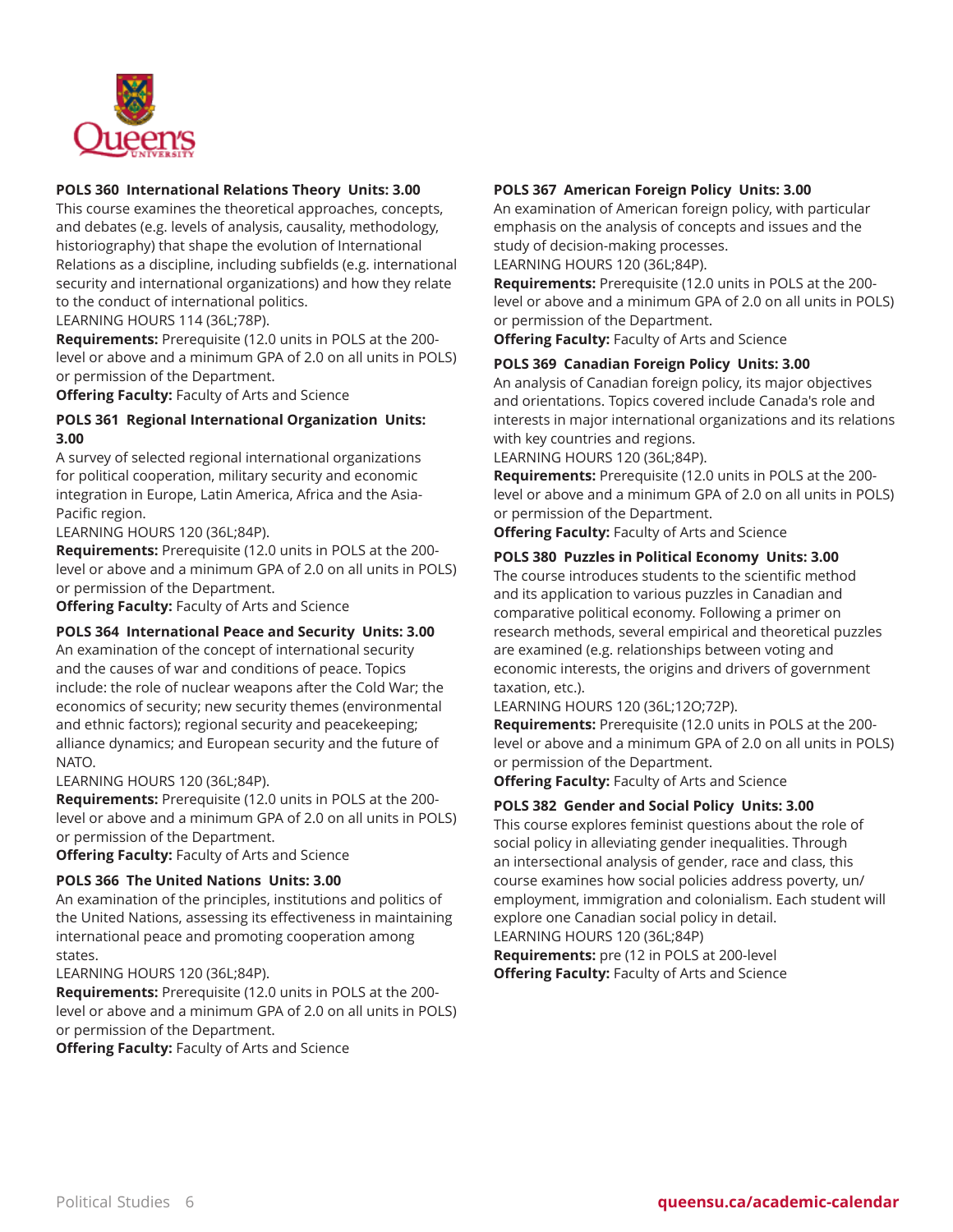

## **POLS 383 Law and the Governmental Process Units: 3.00**

An examination of the role of law in politics, the differences between legal and political reasoning, the law and politics of constitution-making, and the political character of criminal and civil law. Topics include the victim's rights movement, pornography and censorship, and the role of litigation in political life.

LEARNING HOURS 120 (36L;84P).

**Requirements:** Prerequisite (12.0 units in POLS at the 200 level or above and a minimum GPA of 2.0 on all units in POLS) or permission of the Department.

**Offering Faculty:** Faculty of Arts and Science

**POLS 384 Strategies of Political Research Units: 3.00**

An exploration of major issues and schools of thought in the philosophy of social science and an examination of contemporary approaches to the study of politics. NOTE This course is open to POLS Majors and Medials who have completed 1.0 100-level credit in Political Studies. LEARNING HOURS 120 (36L;12T;72P).

**Requirements:** Prerequisite (12.0 units in POLS at the 200 level or above and a minimum GPA of 2.0 on all units in POLS) or permission of the Department.

**Offering Faculty:** Faculty of Arts and Science

#### **POLS 387 Politics and Culture Units: 3.00**

The course explores contemporary approaches to understanding the politics of culture. In the everyday behaviours, attitudes and practices that form our culture, politics play a role. The course considers a range of diverse theoretical perspectives on the interrelationship of culture with social, political, and economic power.

LEARNING HOURS 120 (36L;84P).

**Requirements:** Prerequisite (12.0 units in POLS at the 200 level or above and a minimum GPA of 2.0 on all units in POLS) or permission of the Department.

**Offering Faculty:** Faculty of Arts and Science

## **POLS 388 Politics of Migration Units: 3.00**

A broad but detailed introduction to the politics of international and internal migration on a global scale. The first half of the course deals with core issues such as the differences between migrants, asylum seekers, and refugees; why people move; migrant legal status and rights; migration and integration policy and governance; and effects of and responses to migration. The second half applies this foundation to the world's major regions, including Canada, the rest of the Americas, Europe, the Middle East and North Africa, Sub-Saharan Africa, and the Asia-Pacific region. LEARNING HOURS 120 (36L;84P).

**Requirements:** Prerequisite (12.0 units in POLS at the 200 level or above and a minimum GPA of 2.0 on all units in POLS) or permission of the Department.

**Offering Faculty:** Faculty of Arts and Science

**POLS 391 Introduction to Electoral Systems Units: 3.00** This course introduces students to the various families of electoral systems in use around the world. It examines their variations and assesses the consequences of electoral systems on political parties, legislatures and governments. LEARNING HOURS 120 (36L;84P).

**Requirements:** Prerequisite (12.0 units in POLS at the 200 level or above and a minimum GPA of 2.0 on all units in POLS) or permission of the Department.

**Offering Faculty:** Faculty of Arts and Science

#### **POLS 392 Topics in Canadian Politics Units: 3.00**

An examination of selected aspects of Canadian politics and government, including institutions and behavioural approaches. The focus of this course will vary from year to year; consult the departmental website for further details. LEARNING HOURS 120 (36L;84P).

**Requirements:** Prerequisite (12.0 units in POLS at the 200 level or above and a minimum GPA of 2.0 on all units in POLS) or permission of the Department.

**Offering Faculty:** Faculty of Arts and Science

#### **POLS 393 Topics in Comparative Politics Units: 3.00**

A comparative examination of the politics and government of different countries, or theories or themes in comparative politics. The focus of this course will vary from year to year; consult the departmental website for further details. LEARNING HOURS 120 (36L;84P).

**Requirements:** Prerequisite (12.0 units in POLS at the 200 level or above and a minimum GPA of 2.0 on all units in POLS) or permission of the Department.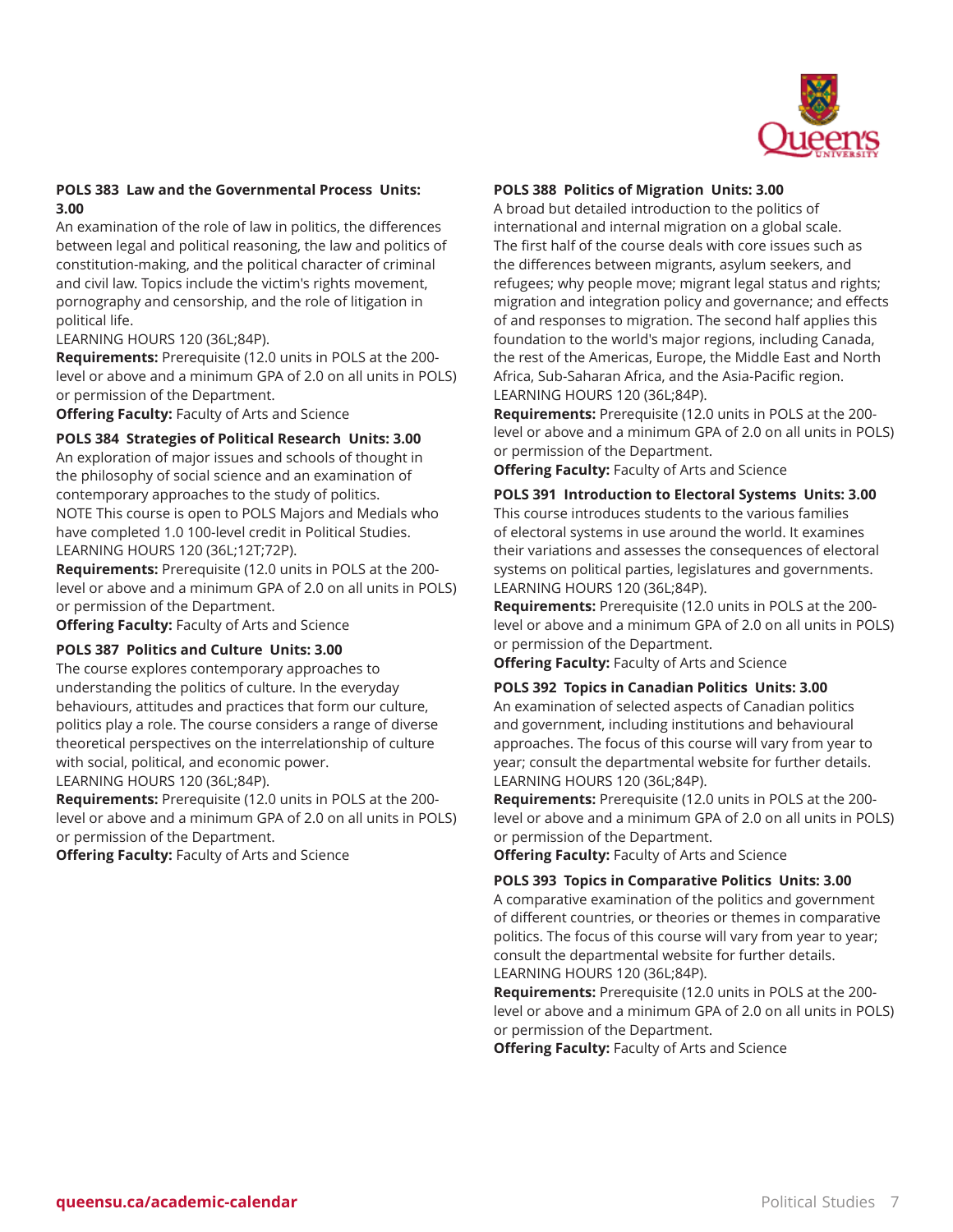

## **POLS 394 Issues in Political Theory Units: 3.00**

An exploration of different aspects of political thought, political theory, and political philosophy. The focus of this course will vary from year to year; consult the departmental website for further details.

LEARNING HOURS 120 (36L;84P).

**Requirements:** Prerequisite (12.0 units in POLS at the 200 level or above and a minimum GPA of 2.0 on all units in POLS) or permission of the Department.

**Offering Faculty:** Faculty of Arts and Science

## **POLS 395 Topics in International Political Economy Units: 3.00**

An examination of different topics and issues in global political economy, such as the role of international financial institutions, the politics of global trade, or the global distribution of wealth. The focus of this course will vary from year to year; consult the departmental website for further details.

LEARNING HOURS 120 (36L;84P).

**Requirements:** Prerequisite (12.0 units in POLS at the 200 level or above and a minimum GPA of 2.0 on all units in POLS) or permission of the Department.

**Offering Faculty:** Faculty of Arts and Science

#### **POLS 396 Topics in International Relations Units: 3.00**

Issues in global politics, international relations, international diplomacy, or foreign policy will be examined in this course. The focus of this course will vary from year to year; consult the departmental homepage for further details. LEARNING HOURS 120 (36L;84P).

**Requirements:** Prerequisite (12.0 units in POLS at the 200 level or above and a minimum GPA of 2.0 on all units in POLS) or permission of the Department.

**Offering Faculty:** Faculty of Arts and Science

#### **POLS 397 Topics in Gender and Politics Units: 3.00**

An investigation of selected problems in feminist and gender analysis, examining the different authors and issues. The focus of this course will vary from year to year; consult the departmental website for further details. LEARNING HOURS 120 (36L;84P).

**Requirements:** Prerequisite (12.0 units in POLS at the 200 level or above and a minimum GPA of 2.0 on all units in POLS) or permission of the Department.

**Offering Faculty:** Faculty of Arts and Science

## **POLS 398 Introduction to International Law and Politics Units: 9.00**

This course provides foundational knowledge about the relationship between international politics and international law. It then explores more specific aspects of international law, including international criminal law and the Law of Armed Conflict, and situates the central statutes, customs, and institutions of international law within the broader context of global governance.

NOTE Only offered at the Bader International Study Centre as part of the Field School in International Law and Politics. LEARNING HOURS 348 (72L;36S;24G;24Oc;192P).

**Requirements:** Prerequisite (12.0 units in POLS at the 200 level or above and a minimum GPA of 2.0 on all units in POLS) or permission of the Department.

**Offering Faculty:** Faculty of Arts and Science

#### **POLS 400 Seminar in Political Science Units: 3.00**

This seminar will examine key texts in the discipline of political science. The focus of this course will vary from year to year. See the departmental website for further details. **Requirements:** Prerequisite Level 4 or above and registration in a (POLS Major or Medial Plan) and POLS 250 and a (minimum GPA of 2.5 on all units in POLS). **Offering Faculty:** Faculty of Arts and Science

#### **POLS 401 Political Theory: Questions and Challenges Units: 3.00**

This course will consider various theoretical writings and topics in political science. The focus of this course will vary from year to year. Consult the departmental website for further details.

#### LEARNING HOURS 120 (36S;12G;72P).

**Requirements:** Prerequisite Level 4 or above and registration in a (POLS Major or Medial Plan) and POLS 250 and a (minimum GPA of 2.5 on all units in POLS). **Offering Faculty:** Faculty of Arts and Science

#### **POLS 402 Science and Justice Units: 3.00**

The word 'science' comes from the Latin scientia, which means 'having knowledge'. What is the relation between science and normative political ideals such as democracy, justice and equality? The topics covered in any given year will vary, but may include the ethical, legal and social consequences of advances in the biomedical or environmental sciences.

LEARNING HOURS (LECTURE) 120 (36L;84P). LEARNING HOURS (SEMINAR) 120 (36S;12G;72P). **Requirements:** Prerequisite Level 4 or above and registration in a (POLS Major or Medial Plan) and POLS 250 and a (minimum GPA of 2.5 on all units in POLS). **Offering Faculty:** Faculty of Arts and Science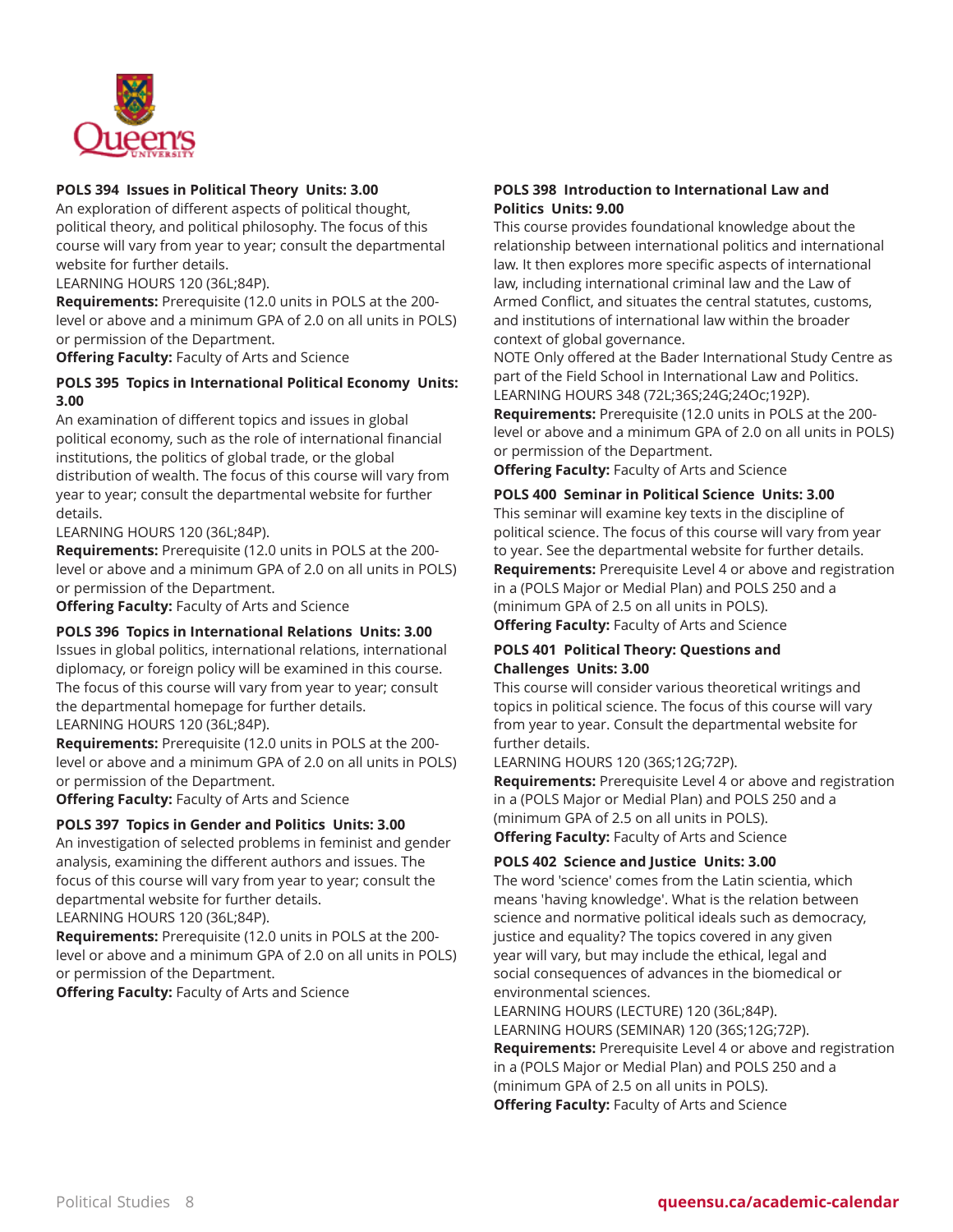

#### **POLS 403 Gender Politics: Questions and Challenges Units: 3.00**

An investigation of selected issues in gender analysis, considering a variety of perspectives and case studies. The focus of this course will vary from year to year. Consult the departmental website for further details.

LEARNING HOURS 120 (36S;12G;72P).

**Requirements:** Prerequisite Level 4 or above and registration in a (POLS Major or Medial Plan) and POLS 250 and a (minimum GPA of 2.5 on all units in POLS). **Offering Faculty:** Faculty of Arts and Science

## **POLS 404 Canadian Politics: Questions and Challenges Units: 3.00**

An examination of key issues in Canadian Politics. Topics will vary from year to year; consult the departmental website for further details.

LEARNING HOURS 120 (36S;12G;72P).

**Requirements:** Prerequisite Level 4 or above and registration in a (POLS Major or Medial Plan) and POLS 250 and a (minimum GPA of 2.5 on all units in POLS). **Offering Faculty:** Faculty of Arts and Science

# **POLS 405 International Relations: Questions and Challenges Units: 3.00**

Issues in global politics, international relations, international diplomacy, or foreign policy will be examined in this course. The focus of this course will vary from year to year; consult the departmental homepage for further details. LEARNING HOURS 120 (36S;12G;72P).

**Requirements:** Prerequisite Level 4 or above and registration in a (POLS Major or Medial Plan) and POLS 250 and a (minimum GPA of 2.5 on all units in POLS). **Offering Faculty:** Faculty of Arts and Science

## **POLS 406 Comparative Politics: Questions and Challenges Units: 3.00**

A comparative examination of the politics and government of different countries, theories or themes in comparative politics. The focus of this course will vary from year to year. Consult the departmental website for further details. LEARNING HOURS 120 (36S;12G;72P).

**Requirements:** Prerequisite Level 4 or above and registration in a (POLS Major or Medial Plan) and POLS 250 and a (minimum GPA of 2.5 on all units in POLS). **Offering Faculty:** Faculty of Arts and Science

## **POLS 410 Seminar in Canadian Politics Units: 3.00**

An examination of key issues in Canadian politics. Topics will vary from year to year; consult the departmental website for further details.

LEARNING HOURS (SEMINAR) 120 (36S;12G;72P).

**Requirements:** Prerequisite Level 4 or above and registration in a (POLS Major or Medial Plan) and POLS 250 and a (minimum GPA of 2.5 on all units in POLS). **Offering Faculty:** Faculty of Arts and Science

## **POLS 412 Provincial Politics Units: 3.00**

Content varies from year to year; consult the departmental website for further details.

LEARNING HOURS (LECTURE) 120 (36L;84P). LEARNING HOURS (SEMINAR) 120 (36S;12G;72P). **Requirements:** Prerequisite Level 4 or above and registration in a (POLS Major or Medial Plan) and POLS 250 and a (minimum GPA of 2.5 on all units in POLS). **Offering Faculty:** Faculty of Arts and Science

## **POLS 414 Politics in Quebec Units: 3.00**

An introduction to the political history of Quebec: the development of ideologies (including nationalism), constitutional developments, and the building of the Quebec state during the Quiet Revolution. Some contemporary issues in Quebec politics, and the relationship between Quebec and the rest of Canada.

LEARNING HOURS (LECTURE) 120 (36L;84P).

LEARNING HOURS (SEMINAR) 120 (36S;12G;72P).

**Requirements:** Prerequisite Level 4 or above and registration in a (POLS Major or Medial Plan) and POLS 250 and a (minimum GPA of 2.5 on all units in POLS).

**Offering Faculty:** Faculty of Arts and Science

## **POLS 415 Canadian Federalism Units: 3.00**

An examination of the evolution and operation of the Canadian federal system. Topics include the concept and meaning of federalism, the implications of provincial/federal interdependence, and the politics of constitutional reform. LEARNING HOURS (LECTURE) 120 (36L;84P).

LEARNING HOURS (SEMINAR) 120 (36S;12G;72P). **Requirements:** Prerequisite Level 4 or above and registration in a (POLS Major or Medial Plan) and POLS 250 and a (minimum GPA of 2.5 on all units in POLS). **Offering Faculty:** Faculty of Arts and Science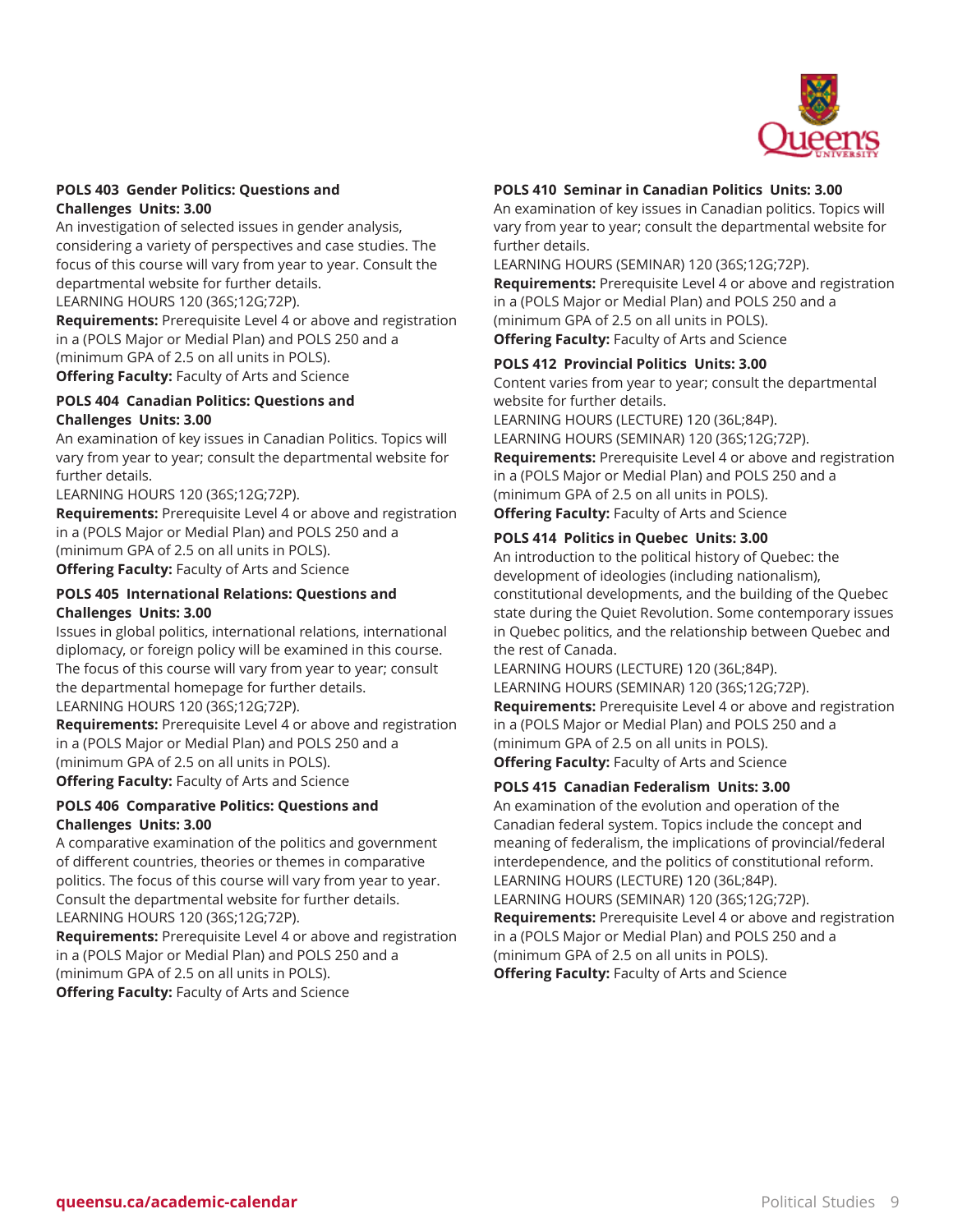

## **POLS 419 Political Communication Units: 3.00**

A critical examination of the rhetoric of political persuasion, the framing and construction of political messages and the way in which meaning is interpreted and created in the political system. The mass media are an important, though not exclusive, focus of this course.

LEARNING HOURS (LECTURE) 120 (36L;84P). LEARNING HOURS (SEMINAR) 120 (36S;12G;72P). **Requirements:** Prerequisite Level 4 or above and registration in a (POLS Major or Medial Plan) and POLS 250 and a (minimum GPA of 2.5 on all units in POLS). **Offering Faculty:** Faculty of Arts and Science

## **POLS 421 Elections Units: 3.00**

An examination of the importance of elections to the maintenance of democratic systems. Six themes are discussed: the history and theory of democratic participation; the legal framework; campaign organization; why people vote the way they do; the manifestation of social cleavages during campaigns; and the future of electoral participation. Canadian examples are placed in a comparative context. LEARNING HOURS (LECTURE) 120 (36L;84P).

LEARNING HOURS (SEMINAR) 120 (36S;12G;72P). **Requirements:** Prerequisite Level 4 or above and registration in a (POLS Major or Medial Plan) and POLS 250 and a (minimum GPA of 2.5 on all units in POLS). **Offering Faculty:** Faculty of Arts and Science

#### **POLS 422 Public Opinion Units: 3.00**

This course provides an extensive survey of the principal theoretical perspectives and empirical debates in the study of public opinion.

LEARNING HOURS (LECTURE) 120 (36L;84P). LEARNING HOURS (SEMINAR) 120 (36S;12G;72P). **Requirements:** Prerequisite Level 4 or above and registration in a (POLS Major or Medial Plan) and POLS 250 and a (minimum GPA of 2.5 on all units in POLS). **Offering Faculty:** Faculty of Arts and Science

## **POLS 430 Seminar in Comparative Politics Units: 3.00**

Topics vary from year to year, and may include class, ethnic, and regional politics, law and politics, interests and interest articulation, and democracy and democratization. Consult the departmental homepage.

LEARNING HOURS (SEMINAR) 120 (36S;12G;72P). **Requirements:** Prerequisite Level 4 or above and registration in a (POLS Major or Medial Plan) and POLS 250 and a (minimum GPA of 2.5 on all units in POLS). **Offering Faculty:** Faculty of Arts and Science

## **POLS 431 European Politics Units: 3.00**

Multi-level politics in Europe: the European Union and its member states. Development of the EU, institutions and policy processes at the EU level, how the domestic politics of European states affects the EU and vice-versa. Economic union, supranationalism, political impulsion for economic integration, accession of new member states. LEARNING HOURS (LECTURE) 120 (36L;84P). LEARNING HOURS (SEMINAR) 120 (36S;12G;72P). **Requirements:** Prerequisite Level 4 or above and registration in a (POLS Major or Medial Plan) and POLS 250 and a (minimum GPA of 2.5 on all units in POLS). **Offering Faculty:** Faculty of Arts and Science

**POLS 432 The Modern Welfare State Units: 3.00**

An exploration of the emergence and functioning of the modern welfare state in comparative perspective. LEARNING HOURS (LECTURE) 120 (36L;84P). LEARNING HOURS (SEMINAR) 120 (36S;12G;72P). **Requirements:** Prerequisite Level 4 or above and registration in a (POLS Major or Medial Plan) and POLS 250 and a (minimum GPA of 2.5 on all units in POLS). **Offering Faculty:** Faculty of Arts and Science

## **POLS 433 Problems of American Democracy Units: 3.00**

Focuses on recent debates about the sources of malaise in the American system, with a special emphasis on understanding the dynamics of mass public opinion and the factors influencing public disaffection from political institutions.

LEARNING HOURS (LECTURE) 120 (36L;84P). LEARNING HOURS (SEMINAR) 120 (36S;12G;72P). **Requirements:** Prerequisite Level 4 or above and registration in a (POLS Major or Medial Plan) and POLS 250 and a (minimum GPA of 2.5 on all units in POLS). **Offering Faculty:** Faculty of Arts and Science

#### **POLS 434 Multiculturalism Units: 3.00**

This course explores the political implications of multiculturalism from a variety of perspectives, including theory, policy, and historical meaning. Issues include: history and policy of multiculturalism in the Canadian, US and global contexts; the construction of 'race' and anti-racism; and the role of multiculturalism in citizenship inclusion and exclusion. LEARNING HOURS (LECTURE) 120 (36L;84P). LEARNING HOURS (SEMINAR) 120 (36S;12G;72P).

**Requirements:** Prerequisite Level 4 or above and registration in a (POLS Major or Medial Plan) and POLS 250 and a (minimum GPA of 2.5 on all units in POLS). **Offering Faculty:** Faculty of Arts and Science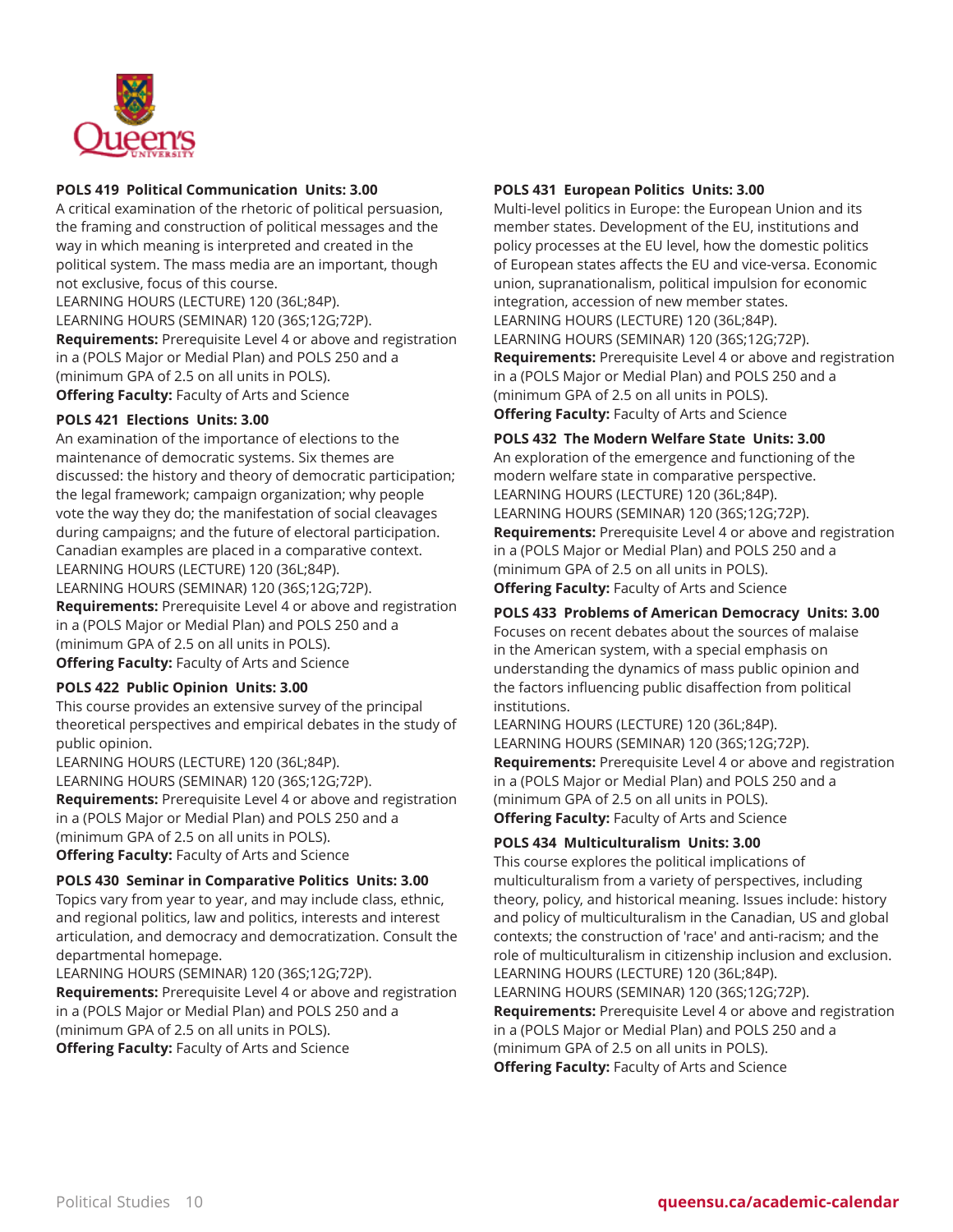

#### **POLS 435 The Palestinian-Israeli Conflict Units: 3.00**

The course introduces students to some of the important questions about the Palestinian-Israeli conflict. What is the history of the conflict? How did distinct national identities emerge? What issues are at stake for the actors involved? How do domestic factors shape Palestinian-Israeli relations? Why have peacemaking efforts been unsuccessful? LEARNING HOURS (SEMINAR) 120 (36S;12G;72P). **Requirements:** Prerequisite Level 4 or above and registration in a (POLS Major or Medial Plan) and POLS 250 and a (minimum GPA of 2.5 on all units in POLS). **Offering Faculty:** Faculty of Arts and Science

#### **POLS 436 Race and U.S. Politics Units: 3.00**

This course puts race front and center in American politics. Topics include the subjugation of Blacks, Latinos, and Asian Americans during the 19th and 20th centuries; the civil rights movement; contemporary manifestations of racial discrimination and their impact on who gets elected to positions of power and whose prerogatives become law. LEARNING HOURS 120 (36L;84P).

**Requirements:** Prerequisite Level 4 or above and registration in a (POLS Major or Medial Plan) and POLS 250 and a (minimum GPA of 2.5 on all units in POLS). **Offering Faculty:** Faculty of Arts and Science

# **POLS 437 The Politics of Representation Units: 3.00**

Across democracies, marginalized groups - such as Black people, Indigenous people, people of colour, women, LGBTQ + people, and people with disabilities - are under-represented in elected office. This course examines contemporary debates about the importance, causes, and consequences of the representation of marginalized groups in Canadian politics. LEARNING HOURS 120 (36S;84P).

**Requirements:** Prerequisite (Level 4 or above and registration in a POLS Major, Medial, or POPE Plan) and (POLS 250 and POLS 350) or (POLS 250/6.0) and a (minimum GPA of 2.50 on all units in POLS).

**Offering Faculty:** Faculty of Arts and Science

#### **POLS 439 American Politics Units: 3.00**

Focus varies from year to year depending on the research interests of the faculty members involved. See the departmental homepage for further details. LEARNING HOURS (LECTURE) 120 (36L;84P). LEARNING HOURS (SEMINAR) 120 (36S;12G;72P). **Requirements:** Prerequisite Level 4 or above and registration in a (POLS Major or Medial Plan) and POLS 250 and a (minimum GPA of 2.5 on all units in POLS). **Course Equivalencies:** POLS439, POLS495 **Offering Faculty:** Faculty of Arts and Science

#### **POLS 440 The Politics of Ethnicity and Nationalism Units: 3.00**

An exploration of the causes of ethnic conflict, but focuses in particular on the strategies which states use to manage or resolve such conflicts. The review of state strategies is comprehensive in nature: using case studies, it includes approaches which are morally unacceptable as well as approaches which many consider morally desirable. LEARNING HOURS (LECTURE) 120 (36L;84P). LEARNING HOURS (SEMINAR) 120 (36S;12G;72P).

**Requirements:** Prerequisite Level 4 or above and registration in a (POLS Major or Medial Plan) and POLS 250 and a (minimum GPA of 2.5 on all units in POLS).

**Offering Faculty:** Faculty of Arts and Science

## **POLS 441 Gender and International Relations Units: 3.00**

This seminar investigates the central place of gender in international relations (IR). It introduces students to gender analysis of global politics, and feminist approaches to IR by interrogating how ideas about masculinity and femininity affect foreign policy, nationalism, international power relations, war, and peace. While the study of IR has long focused on states and their political and economic power in the international system, this class moves between the centres of power and the margins of international politics to see how power flows between gendered bodies and institutions.

LEARNING HOURS 120 (36S;12O;72P).

**Requirements:** Prerequisite (Level 4 or above and registration in a POLS Major, Medial, or POPE Plan) and (POLS 250 and POLS 350) or (POLS 250/6.0) and a (minimum GPA of 2.50 on all units in POLS).

**Offering Faculty:** Faculty of Arts and Science

#### **POLS 442 Latin American Politics Units: 3.00**

Advanced research course focusing on problems relating to the consolidation of democracy in contemporary Latin America. Topics may include political parties and elections, economic policy, mass media, social movements, and political violence. Case studies are drawn largely from continental South America.

LEARNING HOURS (LECTURE) 120 (36L;84P). LEARNING HOURS (SEMINAR) 120 (36S;12G;72P). **Requirements:** Prerequisite Level 4 or above and registration in a (POLS Major or Medial Plan) and POLS 250 and a (minimum GPA of 2.5 on all units in POLS). **Offering Faculty:** Faculty of Arts and Science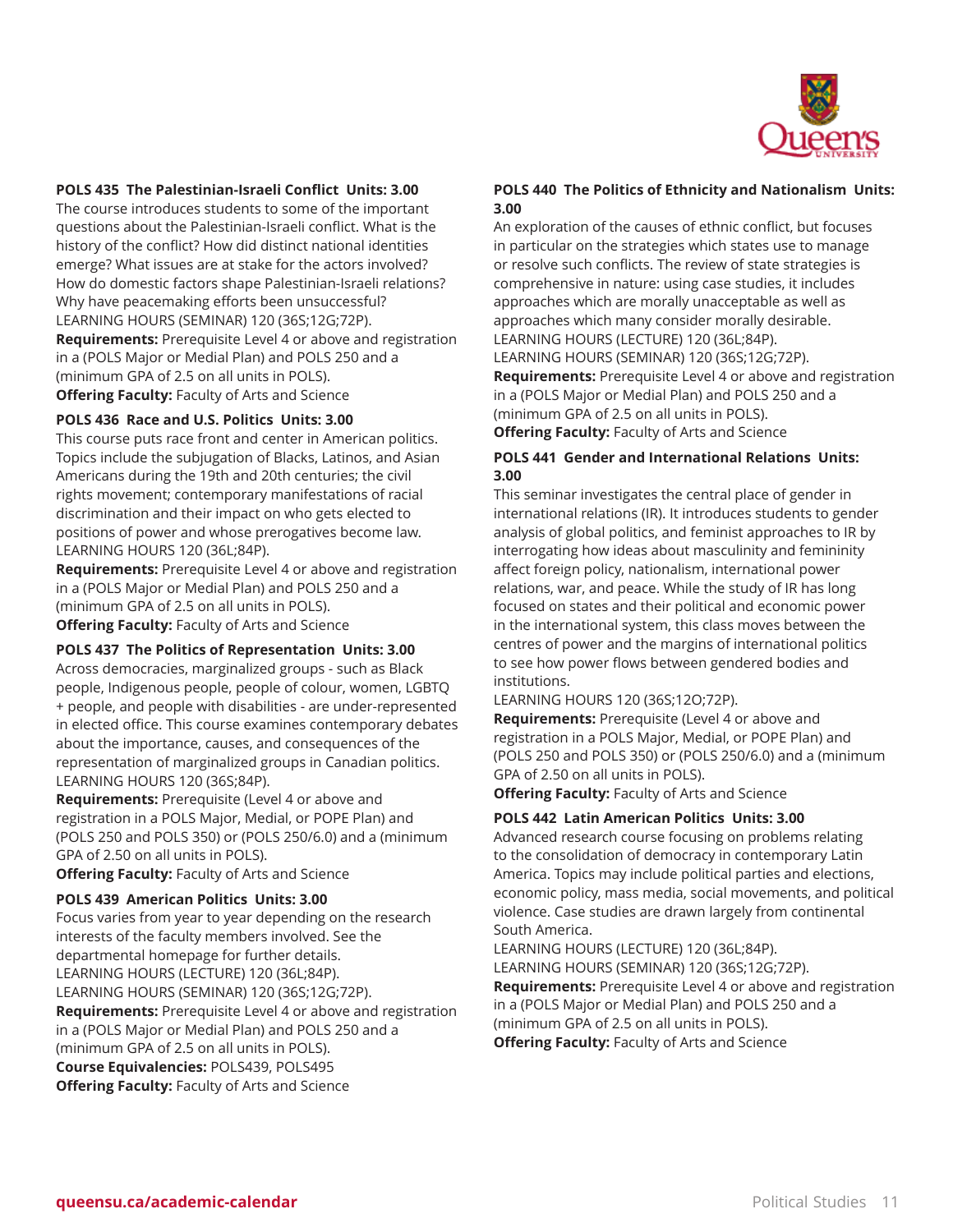

## **POLS 443 Gender and Globalization Units: 3.00**

General issues and selected specific topics reflecting an interdisciplinary approach combining international political economy, feminist theory and comparative politics. Case studies from both industrialized and developing nations. LEARNING HOURS (LECTURE) 120 (36L;84P). LEARNING HOURS (SEMINAR) 120 (36S;12G;72P). **Requirements:** Prerequisite Level 4 or above and registration in a (POLS Major or Medial Plan) and POLS 250 and a (minimum GPA of 2.5 on all units in POLS). **Offering Faculty:** Faculty of Arts and Science

# **POLS 444 Ethnicity and Development Units: 3.00**

This course explores the dominant themes in the field of ethnic politics and development. We examine the role of social norms, group-differentiated rights, electoral politics and patronage, status inequality, and the historical role of ethnicity in the state-building process on development outcomes.

LEARNING HOURS 120 (36S;84P).

**Requirements:** Prerequisite Level 4 or above and registration in a (POLS Major or Medial Plan) and POLS 250 and a (minimum GPA of 2.5 on all units in POLS). **Offering Faculty:** Faculty of Arts and Science

#### **POLS 445 Dialectics of Development Units: 3.00**

A critical examination of selected 'new' theories of development (neo-Marxism, postmodernism, new social movements, rational choice, flexible specialization, etc.), followed by a study of selected Asian countries' development strategies to evaluate the relevance of the theories. LEARNING HOURS (LECTURE) 120 (36L;84P). LEARNING HOURS (SEMINAR) 120 (36S;12G;72P). **Requirements:** Prerequisite Level 4 or above and registration in a (POLS Major or Medial Plan) and POLS 250 and a (minimum GPA of 2.5 on all units in POLS). **Offering Faculty:** Faculty of Arts and Science

#### **POLS 450 Political Theory: Appeals to Human Nature Units: 3.00**

An analysis of texts that take the nature of humans as the basis for political argument. Emphasis is on the search for foundations for political claims and the nature of 20thcentury relativism, cultural and moral. LEARNING HOURS (LECTURE) 120 (36L;84P). LEARNING HOURS (SEMINAR) 120 (36S;12G;72P). **Requirements:** Prerequisite Level 4 or above and registration in a (POLS Major or Medial Plan) and POLS 250 and a (minimum GPA of 2.5 on all units in POLS). **Offering Faculty:** Faculty of Arts and Science

#### **POLS 451 Seminar in Political Theory Units: 3.00**

An examination of key issues in political theory. Topics will vary from year to year; consult the departmental homepage. LEARNING HOURS 120 (36S;12G;72P)

**Requirements:** Prerequisite Level 4 or above and registration in a (POLS Major or Medial Plan) and POLS 250 and a (minimum GPA of 2.5 on all units in POLS). **Offering Faculty:** Faculty of Arts and Science

#### **POLS 453 Modern Political Philosophy Units: 3.00**

An examination of a particular problem or theme in Western political thought post-1500; issues covered might include property, revolution, sovereignty, republicanism, or gender. LEARNING HOURS (LECTURE) 120 (36L;84P). LEARNING HOURS (SEMINAR) 120 (36S;12G;72P). **Requirements:** Prerequisite Level 4 or above and registration in a (POLS Major or Medial Plan) and POLS 250 and a (minimum GPA of 2.5 on all units in POLS).

**Offering Faculty:** Faculty of Arts and Science

## **POLS 456 Theories of Identity Politics Units: 3.00**

An investigation into different theoretical perspectives on the issue of 'identity' and the import of these perspectives for the 'politics of identity'. Theories of gender, race, class, nation, and sexual orientation, from a variety of perspectives, including Marxist, feminist, postmodern, and psychoanalytic theory.

LEARNING HOURS (LECTURE) 120 (36L;84P). LEARNING HOURS (SEMINAR) 120 (36S;12G;72P).

**Requirements:** Prerequisite Level 4 or above and registration in a (POLS Major or Medial Plan) and POLS 250 and a (minimum GPA of 2.5 on all units in POLS). **Offering Faculty:** Faculty of Arts and Science

# **POLS 457 Issues in Global Justice Units: 3.00**

An exploration of issues in international politics from a theoretical and normative perspective, including global redistributive justice, just war theory, theories of secession, and normative theories of humanitarian intervention. Among the questions posed are whether we have an obligation to redistribute wealth to strangers, what can justify secession, intervention and war; and the terms on which people can migrate to other countries.

LEARNING HOURS (LECTURE) 120 (36L;84P). LEARNING HOURS (SEMINAR) 120 (36S;12G;72P). **Requirements:** Prerequisite Level 4 or above and registration in a (POLS Major or Medial Plan) and POLS 250 and a (minimum GPA of 2.5 on all units in POLS). **Offering Faculty:** Faculty of Arts and Science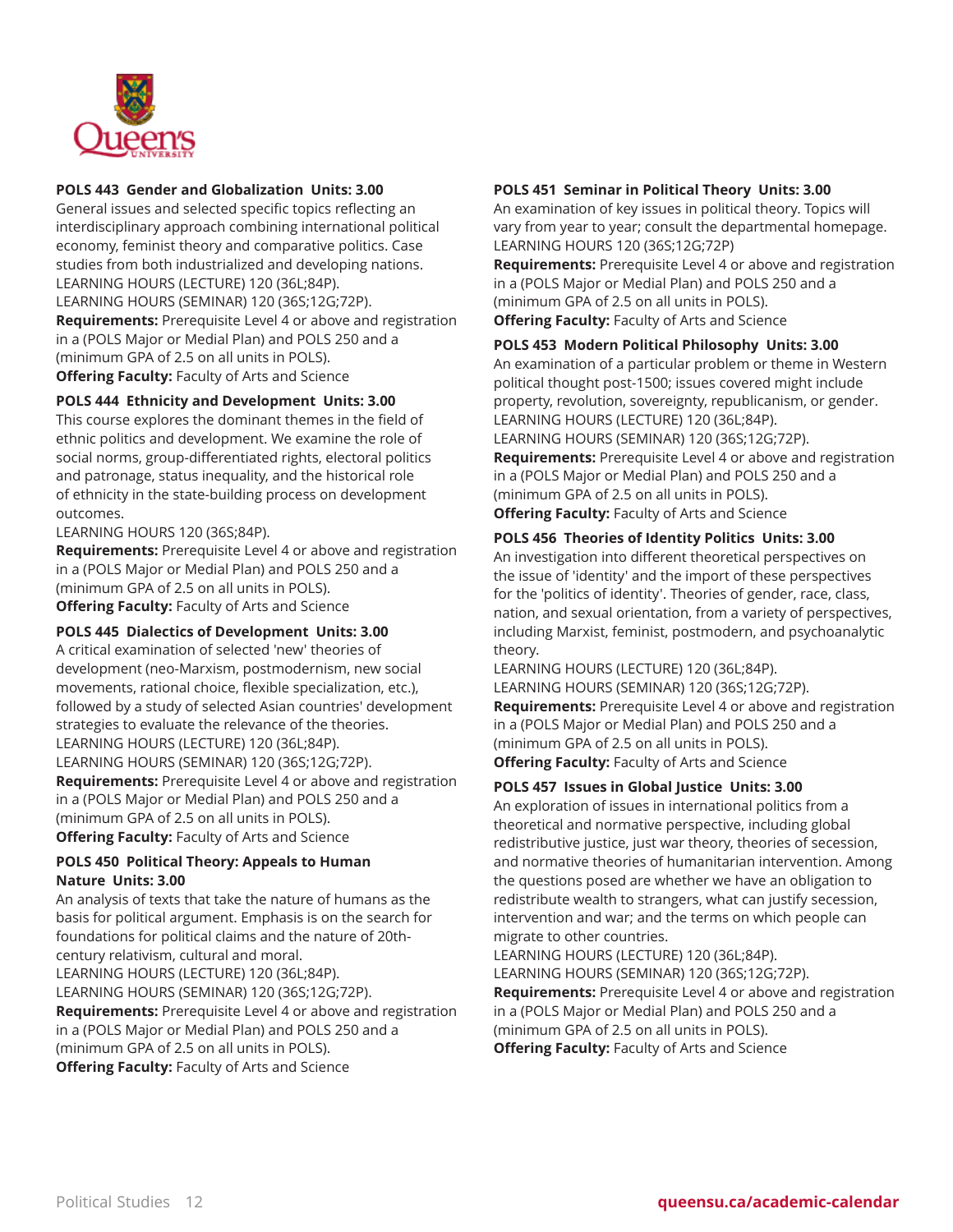

#### **POLS 458 Ethics of War and Intervention Units: 3.00**

An examination of the debates about when it is (morally) justified to go to war - and when it isn't. Topics will include war as self-defense, humanitarian intervention, preventive war, and different conceptions of the morally proper way to wage war.

LEARNING HOURS 120 (36S;12G;72P).

**Requirements:** Prerequisite Level 4 or above and registration in a (POLS Major or Medial Plan) and POLS 250 and a (minimum GPA of 2.5 on all units in POLS). **Offering Faculty:** Faculty of Arts and Science

#### **POLS 459 Anarchist Politics, or the art of not being governed Units: 3.00**

This course considers the contemporary possibility of anarchist politics, focusing on the politics that might come from resistance to rule. Anarchist politics come in a multitude of forms' from organized resistance to state authority and expressions of power, to mutual aid societies and cooperative politics, to Indigenous forms of resistance.

LEARNING HOURS 117 (39S;26O;52P).

**Requirements:** Prerequisite Level 4 or above and registration in a (POLS Major or Medial Plan) and POLS 250 and a (minimum GPA of 2.50 on all units in POLS). Exclusion POLS 451.

**Offering Faculty:** Faculty of Arts and Science

#### **POLS 460 International Relations of the Asia-Pacific Units: 3.00**

This IR seminar introduces students to major issues shaping the study and conduct of international politics in Southeast Asia, East Asia, and the Asia-Pacific. Seminar topics examine the involvement of major powers in the region, regional institutions and regimes, norms and identities, transnational crime, non-state actors, and natural disasters.

LEARNING HOURS 120 (30S;3T;3G;84P).

**Requirements:** Prerequisite Level 4 or above and registration in a (POLS Major or Medial Plan) and POLS 250 and a (minimum GPA of 2.5 on all units in POLS). **Offering Faculty:** Faculty of Arts and Science

#### **POLS 461 International Regimes Units: 3.00**

An exploration of problems of order and change in the international system with particular attention to the theory and practice of co-operation, ranging from classic concepts of international organization to current debates about international regimes.

LEARNING HOURS (LECTURE) 120 (36L;84P). LEARNING HOURS (SEMINAR) 120 (36S;12G;72P). **Requirements:** Prerequisite Level 4 or above and registration in a (POLS Major or Medial Plan) and POLS 250 and a (minimum GPA of 2.5 on all units in POLS). **Offering Faculty:** Faculty of Arts and Science

# **POLS 462 Studies in National Security Units: 3.00**

Contemporary aspects of Canadian international security policy. Topics include: the evolution of policy towards NATO; bilateral defence arrangements with the US; collective security and cooperative security; peacekeeping; defence economics; the role of domestic factors in the shaping of strategy; and aid of the civil power.

LEARNING HOURS (LECTURE) 120 (36L;84P). LEARNING HOURS (SEMINAR) 120 (36S;12G;72P). **Requirements:** Prerequisite Level 4 or above and registration in a (POLS Major or Medial Plan) and POLS 250 and a (minimum GPA of 2.5 on all units in POLS). **Offering Faculty:** Faculty of Arts and Science

## **POLS 463 International Relations Theory Units: 3.00**

Critical examination of selected themes, issues and works in classical and contemporary international relations theory. LEARNING HOURS (LECTURE) 120 (36L;84P). LEARNING HOURS (SEMINAR) 120 (36S;12G;72P). **Requirements:** Prerequisite Level 4 or above and registration in a (POLS Major or Medial Plan) and POLS 250 and a (minimum GPA of 2.5 on all units in POLS). **Offering Faculty:** Faculty of Arts and Science

#### **POLS 464 Russian Foreign Policy Units: 3.00**

An examination of the determinants of Russian Foreign Policy, and the extent to which they have changed over the last half-century. The course will cover both historical and contemporary issues in Russian foreign relations. LEARNING HOURS (LECTURE) 120 (36L;84P). LEARNING HOURS (SEMINAR) 120 (36S;12G;72P). **Requirements:** Prerequisite Level 4 or above and registration in a (POLS Major or Medial Plan) and POLS 250 and a (minimum GPA of 2.5 on all units in POLS). **Offering Faculty:** Faculty of Arts and Science

#### **POLS 465 The Politics of War Units: 3.00**

A consideration of the main types of war theory, including descriptive, legal, normative, causal, process, and consequential, with applications to selected case studies. LEARNING HOURS (LECTURE) 120 (36L;84P). LEARNING HOURS (SEMINAR) 120 (36S;12G;72P). **Requirements:** Prerequisite Level 4 or above and registration in a (POLS Major or Medial Plan) and POLS 250 and a (minimum GPA of 2.5 on all units in POLS). **Offering Faculty:** Faculty of Arts and Science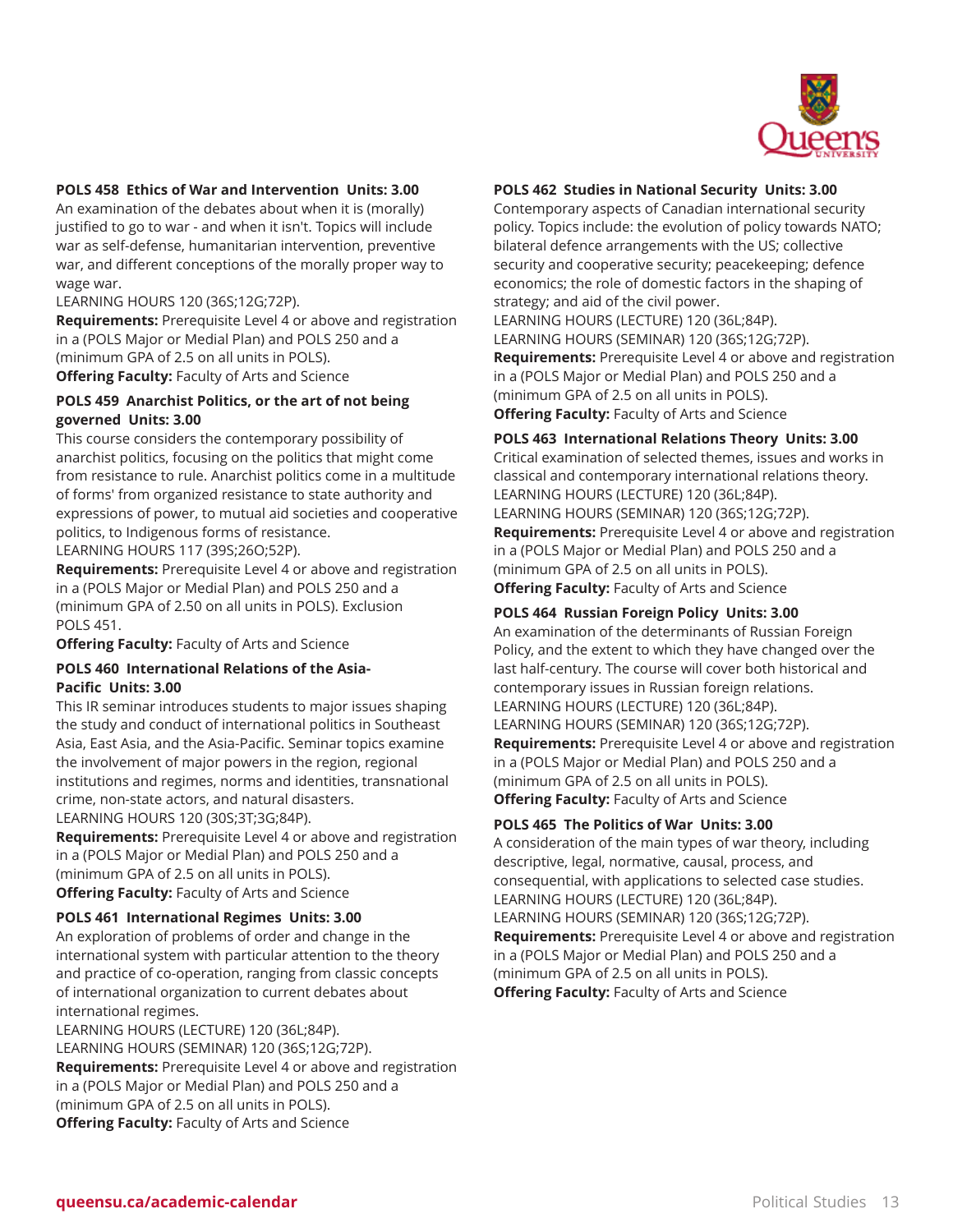

## **POLS 466 Politics of War in Africa Units: 3.00**

An examination of the political dimensions of violent conflict in Africa, including the causes of inter-state and intra-state conflict, and responses such as peace-building and global governance initiatives.

LEARNING HOURS (LECTURE) 120 (36L;84P). LEARNING HOURS (SEMINAR) 120 (36S;12G;72P). **Requirements:** Prerequisite Level 4 or above and registration in a (POLS Major or Medial Plan) and POLS 250 and a (minimum GPA of 2.5 on all units in POLS). **Offering Faculty:** Faculty of Arts and Science

#### **POLS 467 international Political Economy Units: 3.00**

Theoretical approaches and issues within the field, while paying particular attention to hegemony and leadership, the economic dimension of post war and post cold war security, trade, money, debt, underdevelopment, regionalism, and international organization.

LEARNING HOURS (LECTURE) 120 (36L;84P). LEARNING HOURS (SEMINAR) 120 (36S;12G;72P). **Requirements:** Prerequisite Level 4 or above and registration in a (POLS Major or Medial Plan) and POLS 250 and a (minimum GPA of 2.5 on all units in POLS). **Offering Faculty:** Faculty of Arts and Science

## **POLS 468 The International Relations of the Middle East Units: 3.00**

This course analyzes Middle Eastern politics from the perspective of international relations. Themes covered include the evolution of various identities in the region, the role of outside actors in the Middle East, contemporary Middle Eastern state and social relations, and the role that Middle Eastern states play in contemporary world politics. LEARNING HOURS (SEMINAR) 120 (36S;12G;72P).

**Requirements:** Prerequisite Level 4 or above and registration in a (POLS Major or Medial Plan) and POLS 250 and a (minimum GPA of 2.5 on all units in POLS). **Offering Faculty:** Faculty of Arts and Science

#### **POLS 469 Issues in Canadian Foreign Policy Units: 3.00**

This course focuses on Canadian-American relations, emphasizing the interaction in both bilateral and multilateral contexts. Primary concern with issues of trade, investment and resources, with some attention paid to security issues. LEARNING HOURS (LECTURE) 120 (36L;84P). LEARNING HOURS (SEMINAR) 120 (36S;12G;72P). **Requirements:** Prerequisite Level 4 or above and registration in a (POLS Major or Medial Plan) and POLS 250 and a (minimum GPA of 2.5 on all units in POLS). **Offering Faculty:** Faculty of Arts and Science

# **POLS 470 Seminar in International Politics Units: 3.00**

The theoretical problems of analyzing foreign policy and the practical issues of diplomatic action.

LEARNING HOURS (SEMINAR) 120 (36S;12G;72P).

**Requirements:** Prerequisite Level 4 or above and registration in a (POLS Major or Medial Plan) and POLS 250 and a (minimum GPA of 2.5 on all units in POLS).

**Offering Faculty:** Faculty of Arts and Science

## **POLS 471 Politics and Science in Technological Societies Units: 3.00**

An examination of connections between politics, science and technology. Topics include: ideologies and the autonomy of science; science in the Warfare State; controlling the social uses of science.

LEARNING HOURS (LECTURE) 120 (36L;84P). LEARNING HOURS (SEMINAR) 120 (36S;12G;72P). **Requirements:** Prerequisite Level 4 or above and registration in a (POLS Major or Medial Plan) and POLS 250 and a (minimum GPA of 2.5 on all units in POLS). **Offering Faculty:** Faculty of Arts and Science

## **POLS 482 Public Policy Units: 3.00**

An examination of key issues in the political economy of public policy. Topics will vary from year to year; consult the departmental homepage.

LEARNING HOURS (LECTURE) 120 (36L;84P).

LEARNING HOURS (SEMINAR) 120 (36S;12G;72P). **Requirements:** Prerequisite Level 4 or above and registration in a (POLS Major or Medial Plan) and POLS 250 and a (minimum GPA of 2.5 on all units in POLS). **Offering Faculty:** Faculty of Arts and Science

#### **POLS 483 Justice and Gender Units: 3.00**

An examination of how contemporary theories of justice fare from the standpoint of gender (specifically inequalities in gender relations) and what a just, non-gendered society might look like.

LEARNING HOURS (LECTURE) 120 (36L;84P).

LEARNING HOURS (SEMINAR) 120 (36S;12G;72P).

**Requirements:** Prerequisite Level 4 or above and registration in a (POLS Major or Medial Plan) and POLS 250 and a (minimum GPA of 2.5 on all units in POLS).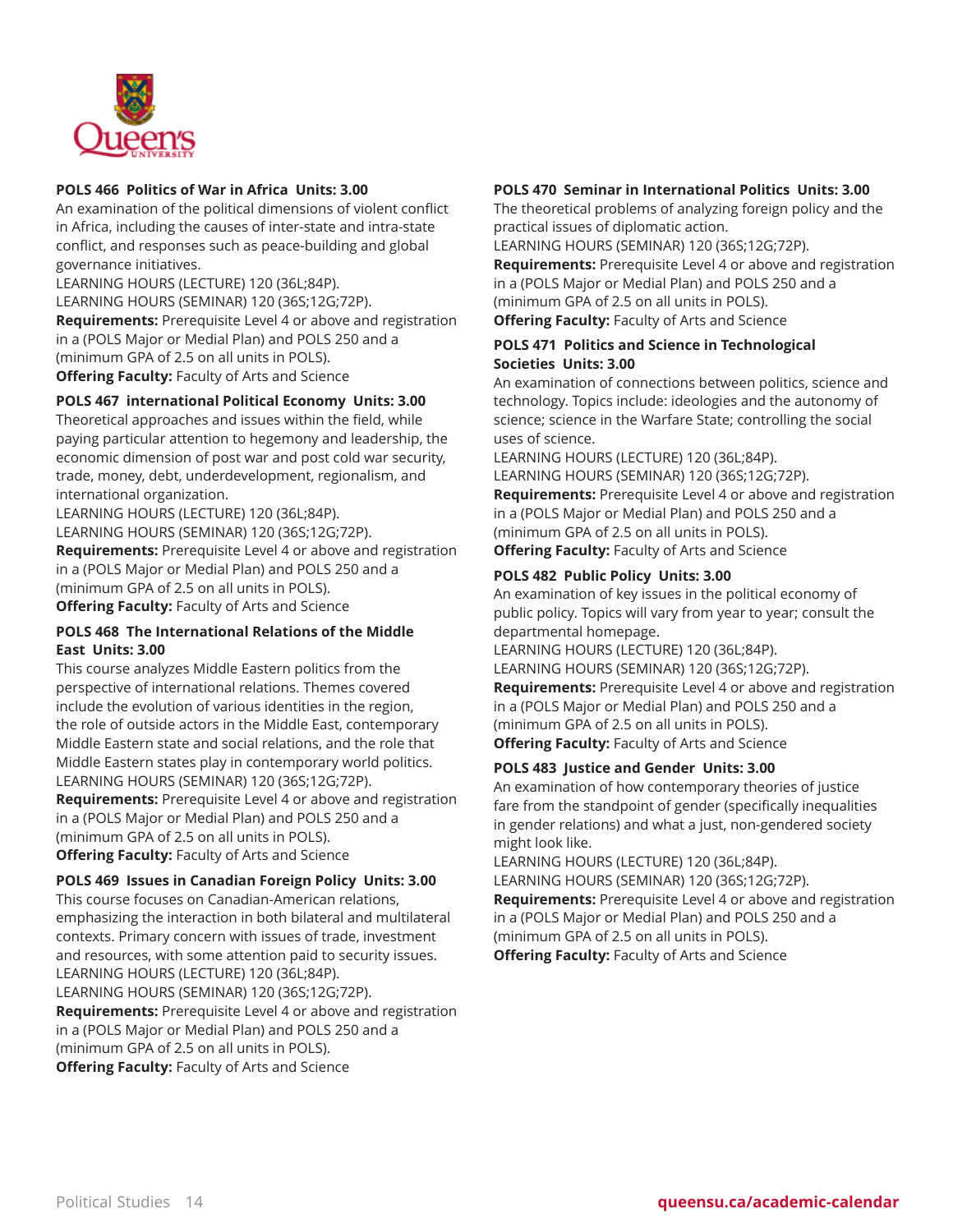

#### **POLS 484 Politics of Globalization Units: 3.00**

An examination of the major theoretical debates and issues in contemporary globalization, including the historical roots of globalization, and the impact of globalization on culture, economics, trade, global governance, and global social movements.

LEARNING HOURS (LECTURE) 120 (36L;84P). LEARNING HOURS (SEMINAR) 120 (36S;12G;72P). **Requirements:** Prerequisite Level 4 or above and registration in a (POLS Major or Medial Plan) and POLS 250 and a (minimum GPA of 2.5 on all units in POLS). **Offering Faculty:** Faculty of Arts and Science

#### **POLS 485 Seminar in Women and Politics Units: 3.00**

An examination of key issues in gender and politics. Topics will vary from year to year; consult the departmental homepage.

LEARNING HOURS 120 (36S;12G;72P).

**Requirements:** Prerequisite Level 4 or above and registration in a (POLS Major or Medial Plan) and POLS 250 and a (minimum GPA of 2.5 on all units in POLS). **Offering Faculty:** Faculty of Arts and Science

#### **POLS 486 The Politics of Rights Units: 3.00**

A difficult challenge facing a liberal-democratic polity is how to distinguish allowable state action from the protected sphere of human activity. The course examines contemporary debates about whether rights provide an appropriate critical standard for evaluating state action and looks at different institutional methods to assess the justification of state actions.

LEARNING HOURS (LECTURE) 120 (36L;84P). LEARNING HOURS (SEMINAR) 120 (36S;12G;72P). **Requirements:** Prerequisite Level 4 or above and registration in a (POLS Major or Medial Plan) and POLS 250 and a (minimum GPA of 2.5 on all units in POLS). **Offering Faculty:** Faculty of Arts and Science

**POLS 492 Topics In Political Studies Units: 3.00 Offering Faculty:** Faculty of Arts and Science

**POLS 493 Topics In Political Studies Units: 3.00 Offering Faculty:** Faculty of Arts and Science

**POLS 494 Topics In Political Studies Units: 3.00 Offering Faculty:** Faculty of Arts and Science

**POLS 495 Topics In Political Studies Units: 3.00 Course Equivalencies:** POLS439, POLS495 **Offering Faculty:** Faculty of Arts and Science

**POLS 496 Topics In Political Studies Units: 3.00 Offering Faculty:** Faculty of Arts and Science

**POLS 497 Topics In Political Studies Units: 3.00 Offering Faculty:** Faculty of Arts and Science

**POLS 498 Topics In Political Studies Units: 3.00 Offering Faculty:** Faculty of Arts and Science

**POLS 499 Topics In Political Studies Units: 3.00 Offering Faculty:** Faculty of Arts and Science

#### **POLS 510 Directed Special Reading Units: 6.00**

Students arrange their course of reading in consultation with members of the Department. They are expected to write reports on their readings and to discuss them in seminars. LEARNING HOURS 240 (15I;225P)

**Offering Faculty:** Faculty of Arts and Science

#### **POLS 511 Directed Special Reading Units: 3.00**

Students arrange their course of reading in consultation with members of the Department. They are expected to write reports on their readings and to discuss them in seminars. LEARNING HOURS 120 (9I;111P)

**Offering Faculty:** Faculty of Arts and Science

#### **POLS 512 Directed Special Reading Units: 3.00**

Students arrange their course of reading in consultation with members of the Department. They are expected to write reports on their readings and to discuss them in seminars. LEARNING HOURS 120 (9I;111P)

**Offering Faculty:** Faculty of Arts and Science

#### **POLS 590 Thesis Units: 9.00**

The thesis is optional and counts as one course toward an honours concentration in Political Studies. The thesis subject must be selected at the end of the penultimate year after consultation with members of the Department, and the thesis must be submitted by 31 March of the final year. The student can choose to pay for the binding of the departmental copy. LEARNING HOURS 348 (24S;24Pc;24G;12I;48Oc;216P). **Requirements:** Prerequisite Level 4 or above and registration in a (POLS Major or Medial Plan) and POLS 250 and a (minimum GPA of 2.5 on all units in POLS). **Offering Faculty:** Faculty of Arts and Science

**POLS 594 Independent Study Units: 3.00 Offering Faculty:** Faculty of Arts and Science

**POLS 595 Independent Study Units: 6.00 Offering Faculty:** Faculty of Arts and Science

**POLS 596 Independent Study Units: 12.00 Offering Faculty:** Faculty of Arts and Science

**POLS 597 Independent Study Units: 18.00 Offering Faculty:** Faculty of Arts and Science